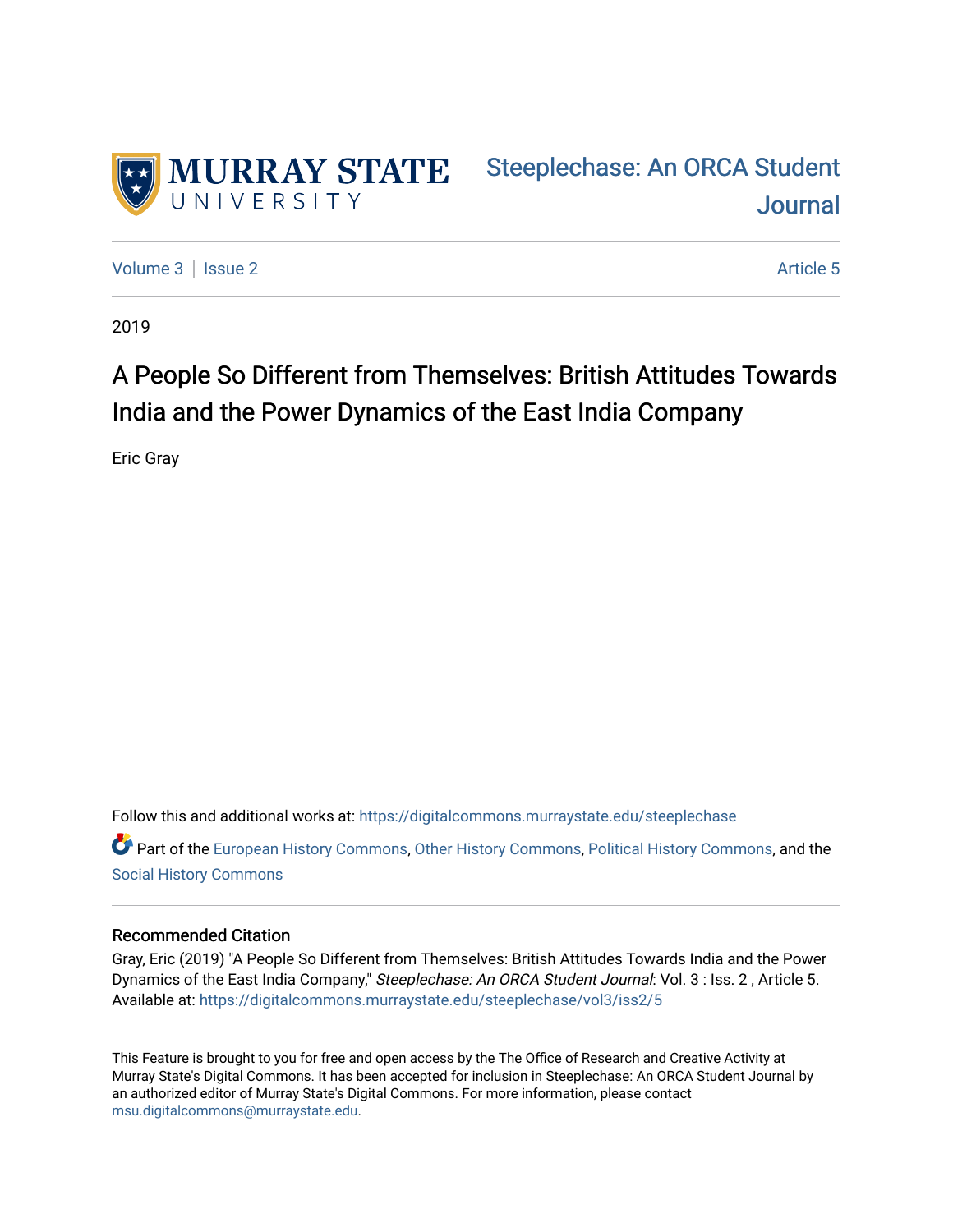# A People So Different from Themselves: British Attitudes Towards India and the Power Dynamics of the East India Company

### Cover Page Footnote

[1] Hansard, accessed April 14, 2019, http://bit.ly/2QzGUD8. [2] Jan de Vries, The Industrious Revolution: Consumer Behavior and the Household Economy, 1650 to the Present. Cambridge: Cambridge University Press, 2002. [3] De Vries, The Industrious Revolution, 10. [4] De Vries, The Industrious Revolution, 7. [5] E.P. Thompson, The Making of the English Working Class. (New York: Vintage Books, 1963). [6] Thompson, The Making of the English Working Class, 203. [7] Tim Keirn & Norbert Schürer, eds., British Encounter with India, 1750-1830: A Sourcebook, (New York: Palgrave-MacMillan, 2011), 6-7. [8] Mary A. Procida, Married to Empire, Gender, Politics, and Imperialism in India, 1883-1947 (Manchester: Manchester University Press, 2002), 7-8. [9] Sarah Rose, For All the Tea in China: How England Stole the World's Favorite Drink and Changed History, (New York: Penguin Books, 2009), 4. [10] Mary A. Procida, Married to Empire: Gender, Politics, and Imperialism in India, 1883-1947 (Manchester: Manchester University Press, 2002), 51. [11] Married to Empire, 166. [12] Married to Empire, 166. [13] Married to Empire, 57. [14] Married to Empire, 11. [15] Married to Empire, 58 [16] Married to Empire, 94. [17] Married to Empire, 46. [18] Sarah Rose, For All the Tea in China: How England Stole the World's Favorite Drink and Changed History, (New York: Penguin Books, 2009), 60. [19] For All the Tea in China, 62. [20] For All the Tea in China, 11. [21] For All the Tea in China, 5. [22] For All the Tea in China, 27. [23] For All the Tea in China, 200. [24] Alfred Mervyn Davies, Clive of Plassey: A Biography, (New York: C. Scribner's sons, 1939), 443. [25] Rosemary Dinnage, Alone! Alone!: Lives of Some Outsider Women, (New York: New York Review Books, 2004), 125.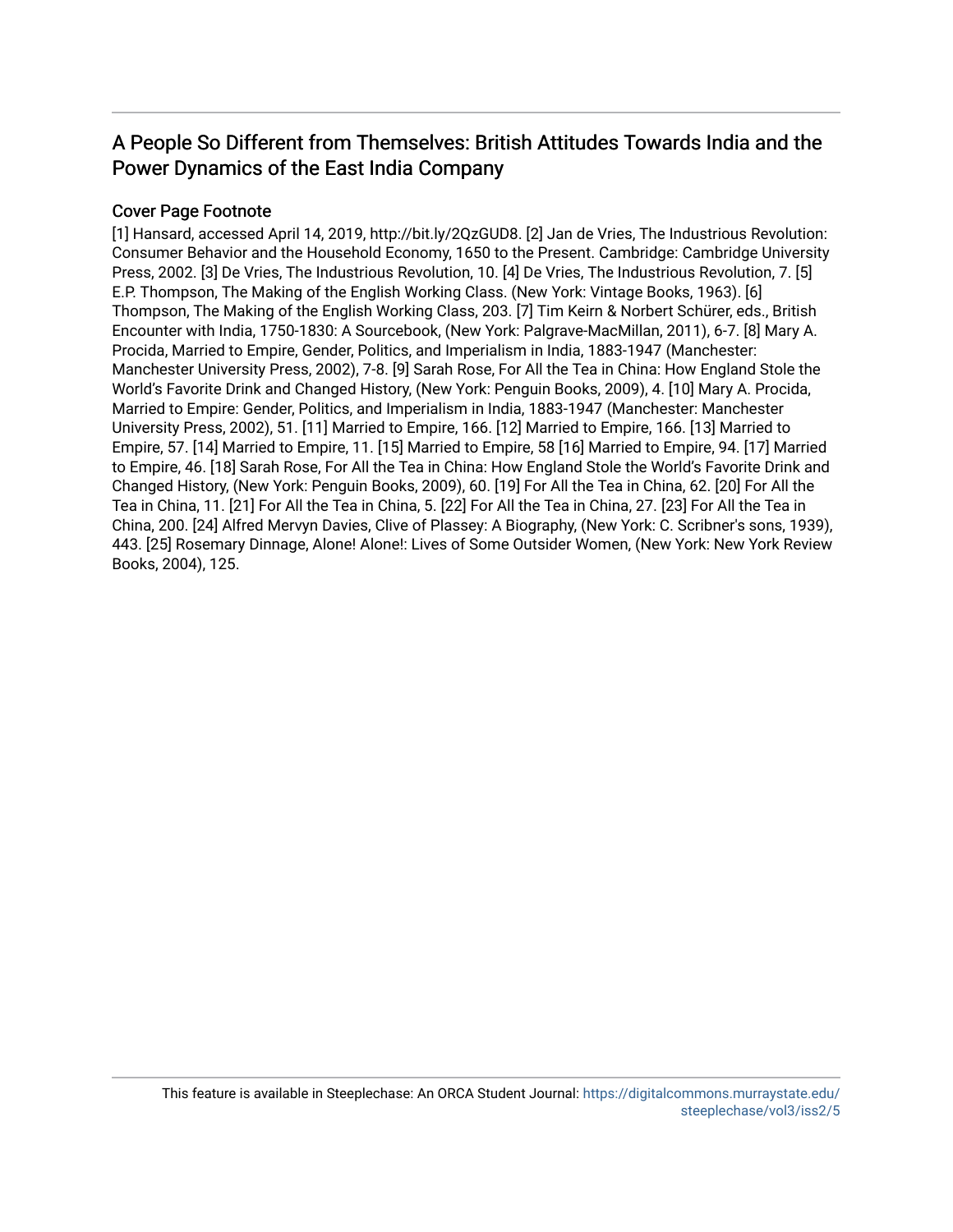# **ORCA Student Journal STEEPLECHASE Research Snapshot**

A People So Different from Themselves: British Attitudes Towards India and the Power Dynamics of the East India Company

## **Abstract**

Today, many characteristics of the nineteenth- and twentieth-century British Raj are well ingrained in the public consciousness, particularly Victorian Era Britons' general disdain for numerous aspects of the many cultures found on the Indian Subcontinent. Moreover, while many characteristics of the preceding East India Company's rule in India were no less exploitative of Indian peoples, evidence shows a much different relationship between British and Indian cultures during the East India Company's hegemony over India than those of the later Raj. Prior to the nineteenth century, many Britons, both those who traveled to India and those who did not, appeared to hold relatively positive views on the

#### Eric Gray Master's in History

I chose Murray State for my graduate studies due to the excellent staff in the History Department. The history professors at Murray are extremely knowledgeable and genuinely care about their students' learning experience. My research relationships focused on the between colonizers and colonized peoples in India and how those relationships changed during the several centuries of British East India Company rule in India. My post-graduation plans include finding employment, continuing to study history in my free time, and preparing to begin doctoral studies in history eventually.

"advancement" or "level of civilization" possessed by Indian cultures. During that period, Indians still retained significant political and economic power within India. Thus, the British during Company rule did not hold a dominant enough position over India to be as outwardly dismissive and contemptuous of Indians as did the British during the Raj. Power, or the relative lack thereof, played a critical role in how Britons perceived Indians and interacted with them.

Dr. Pizzo has researched and taught courses on several areas of history including German History, Modern European History, African History, the First and Second World Wars, Imperialism, and Genocide. He earned his Bachelor's degree from Duke University and his Master's degree and Doctorate from the University of North Carolina. In addition to teaching graduate and undergrad courses at Murray State, Dr. Pizzo leads several study abroad programs, including semester-long and half-semester programs in Regensburg and Berlin, Germany.

Dr. David Pizzo, Professor of History, History **Graduate Studies** Coordinator, **ORCA Faculty** Coordinator, ISAC Chairman.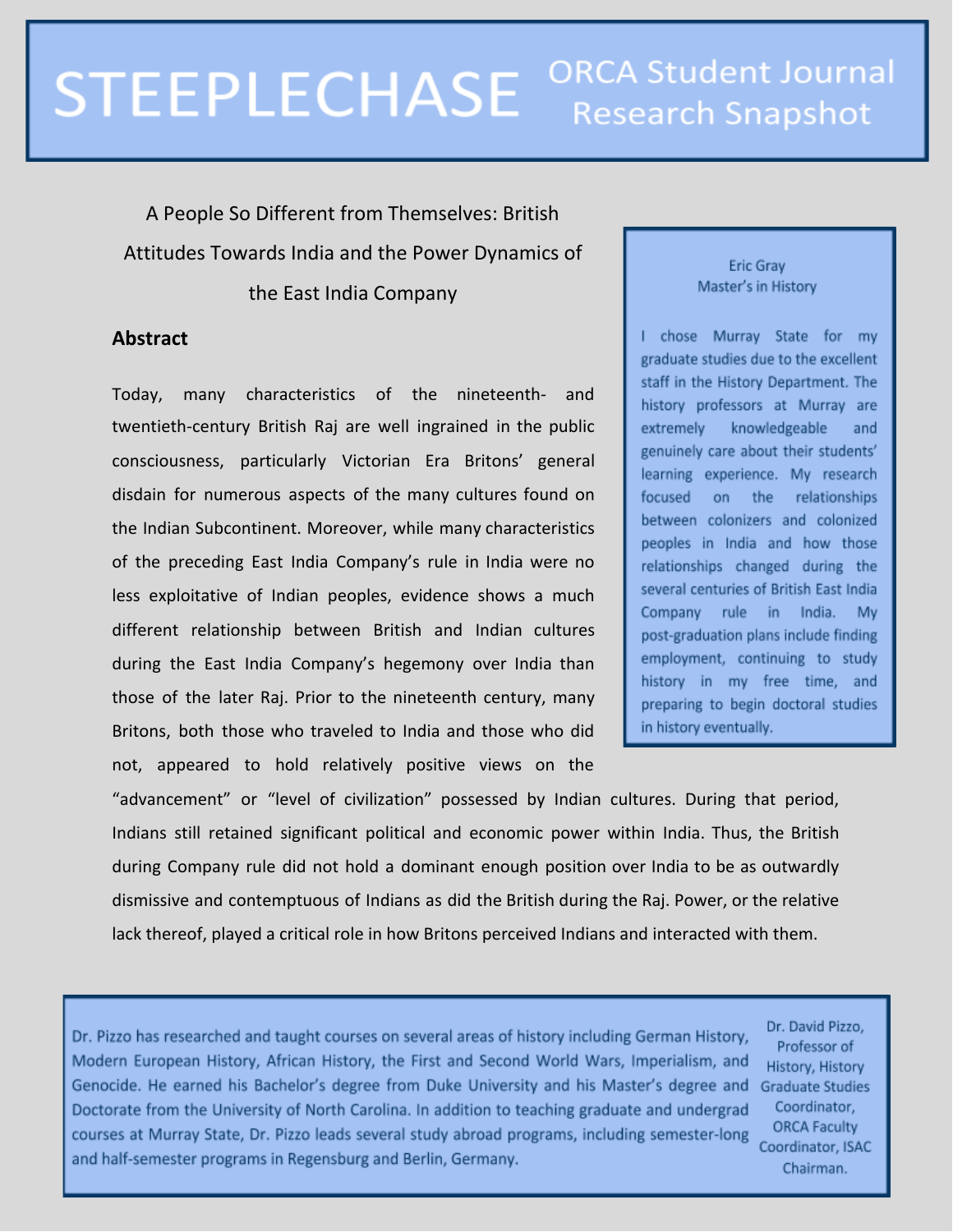#### **Introduction**

#### *The Anglo-Indian Relationship and Early Modern British Society*

The title of this paper refers to a line from a speech given by British Prime Minister Clement Attlee regarding the passage of the Indian Independence Act in 1947. Prime Minister Attlee attempted to console Britons over the loss of their empire's "crown jewel" by explaining that the British Raj would "stand in comparison with that of any other nation which has been charged with the ruling of a people so different from themselves" [1]. Prime Minister Attlee's sentiments reflected a widespread belief amongst Britons during the era of the British Raj (1858-1947) that Indians were entirely different and incompatible with British culture. Many Britons also felt overt racial superiority over Indians during that period. While many characteristics of the preceding East India Company's rule in India were no less exploitative of Indian peoples, evidence shows a much different relationship between British and Indian cultures during the East India Company's hegemony over India than those of the later Raj. Prior to the mid-nineteenth century, during their interactions with Indians, many Britons appeared to withhold most negative feelings towards Indians they may have held in private.

However, that does not necessarily indicate that Britons prior to the mid-nineteenth century were without their prejudices. While the virulent scientific racism prominent in Britain and the rest of the Western World during the nineteenth century was not a factor for much of the East India Company's reign on the subcontinent, Britons in India during that period still expressed negative opinions about Indians as individuals and about aspects of Indian cultures in

A People So Different from Themselves: British Attitudes Towards India and the Power Dynamics of the East India Company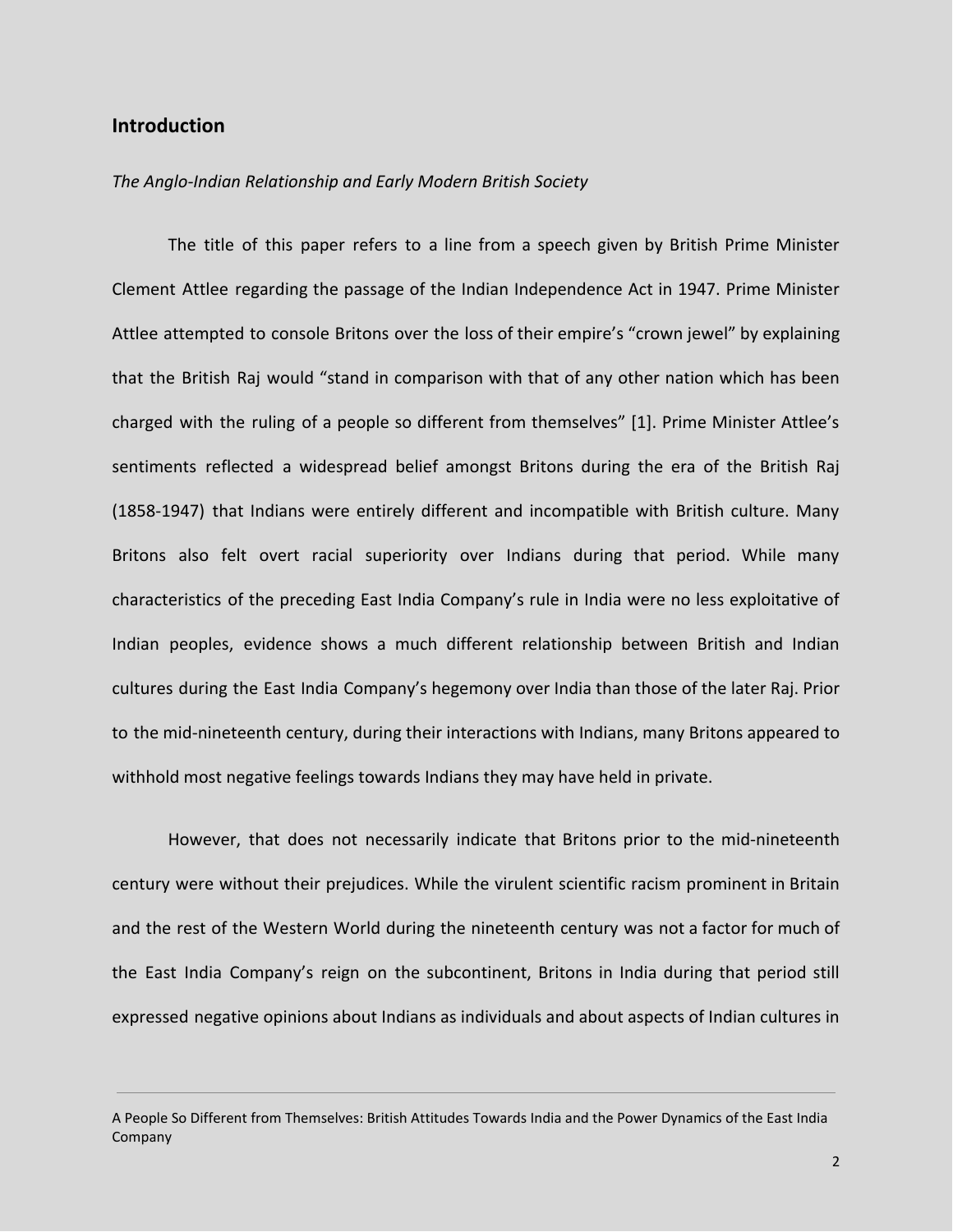general. Additionally, some instances of Britons apparently accepting foreign customs were less outright egalitarian when analyzed beyond the surface level. Certainly, some of the acceptance, or even adoption, of Indian customs by employees of the East India Company occurred as a means to expedite trade with Indians, while other apparently egalitarian opinions recorded by Britons could be interpreted as rationalizing Indian customs in the context of British cultural norms.

Therefore, simply stating that the Britons of the Early Modern Period expressed relatively egalitarian views toward Indians and acted with more equanimity than did their descendants in the nineteenth century leaves much to be desired as an explanation for the differences between Company rule and the Raj. Indeed, such a comparison between the British Raj and the East India Company stands as a false equivalency because of the highly divergent power dynamics between Britain and India during the two periods. Prior to the Battle of Plassey in 1757 and the Battle of Buxar in 1764, the East India Company wielded little direct power over India compared to the direct rule of most of the subcontinent by the Raj following the failure of the Indian Rebellion of 1857. British opinions regarding Indians no doubt changed due to the British Empire's subjugation and emasculation of India during the Raj. From their nineteenth century point of view, Britons had little incentive to look upon subjugated Indians favorably, whereas their ancestors in the previous two centuries interacted with independent Indian states. Simply put, the British during Company rule did not hold a dominant enough position over India to be as outwardly dismissive and contemptuous of Indians as did the British during

A People So Different from Themselves: British Attitudes Towards India and the Power Dynamics of the East India Company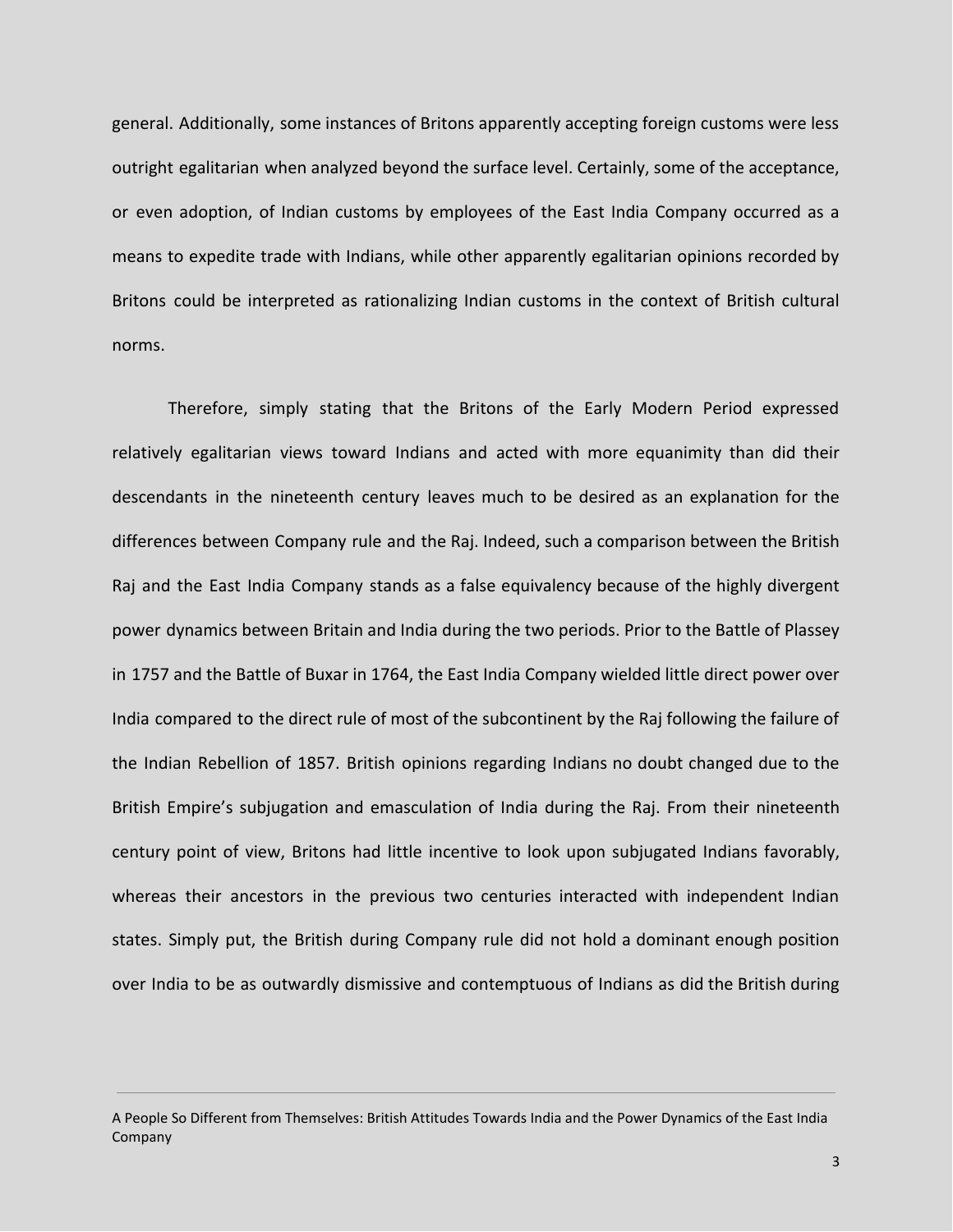the Raj. Power, or the relative lack thereof, played a critical role in how Britons perceived Indians and interacted with them.

Power can be a nebulous and complicated term, but this work employs a reasonably simple working definition of the term. Firstly, this work concerns itself with power dynamics in the relationship between England/Great Britain/the United Kingdom and the various states and entities of the Indian subcontinent. This involves concepts such as economic, political, social, and military power. As seen in the primary sources utilized in this work, the English/British held little direct control over the politics of India until the latter-half of the eighteenth century. The Mughal Empire and its semi-autonomous regional governors held de facto and de jure control over the vast majority of India politically and economically. During this phase of the relationship, English/British merchants and diplomats could only influence for Indian rulers with promises of economic benefits.

Even after the Battle of Buxar solidified East India Company control of Bengal, local Indian elites still maintained significant political and economic power, therefore Indian traditions and social customs still played an important role in the Company's actions. The need to obtain the official grant of *diwani* (right of tax collection) from the Mughal Emperor displayed the importance the Company placed on maintaining legitimacy in the eyes of Indians, even as the Company's direct political power increased and they became the single most powerful military force in India. That need for legitimacy can also be gleaned from the emphasis of Company agents on learning Indian languages and customs, as well as their frequent

A People So Different from Themselves: British Attitudes Towards India and the Power Dynamics of the East India Company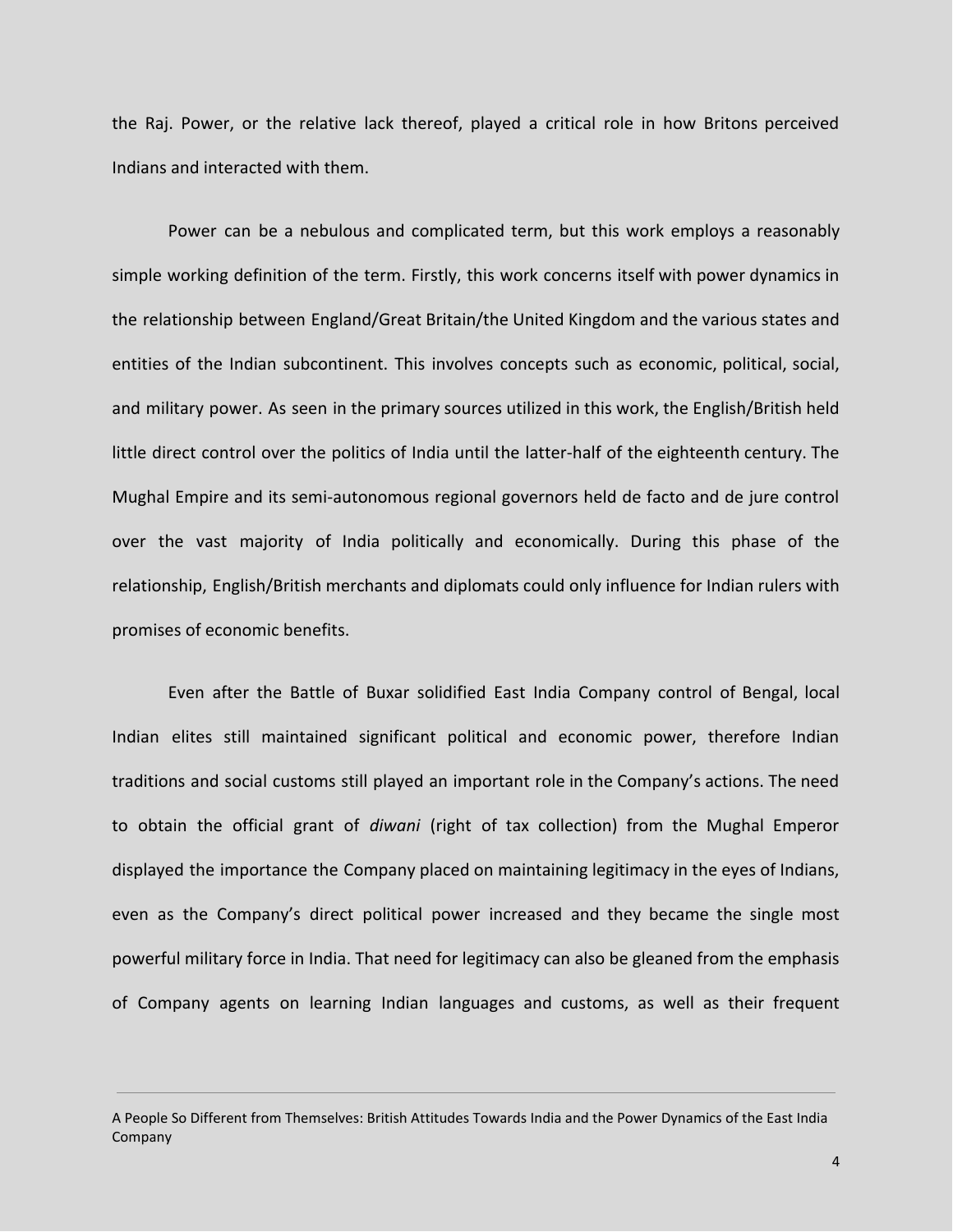intermarriages with Indian women. By the end of Company rule, even the power of local Indian elites and Indians within the Company's colonial administration eroded, which may have helped facilitate some of the controversies that alienated Indians and eventually led to the Rebellion of 1857.

Power dynamics also accounted for variance in the opinions of Britons on an individual level during East India Company rule. Thus, it is necessary to understand the demographics of the Britons who recorded their opinions on India and its people, as well as the conditions of Britain during this era. From the beginning of the seventeenth century to the nineteenth century, Britain underwent substantial changes regarding economics, commerce, and imperialism. The trade networks of British merchants and advantageous policies of the British parliament developed a capitalist economy that quickly developed into the first truly industrialized economy in the world. Goods from across the world entered Britain for purchase by consumers and raw materials for fledgling industries. The acquisition of these consumer and industrial goods brought Britons into contact with peoples from across the world, beginning in the late sixteenth and early seventeenth centuries. During that time, the subcontinent of India quickly developed into the most vital commercial interest of British merchants.

Those merchants carried countless tons of Indian products, most importantly spices and cotton, across the vast distance between India and their destination back in the British Isles. These products created profound effects on British society during this period. Historian Jan de Vries described it as the "Industrious Revolution," which he defined as sweeping changes in

A People So Different from Themselves: British Attitudes Towards India and the Power Dynamics of the East India Company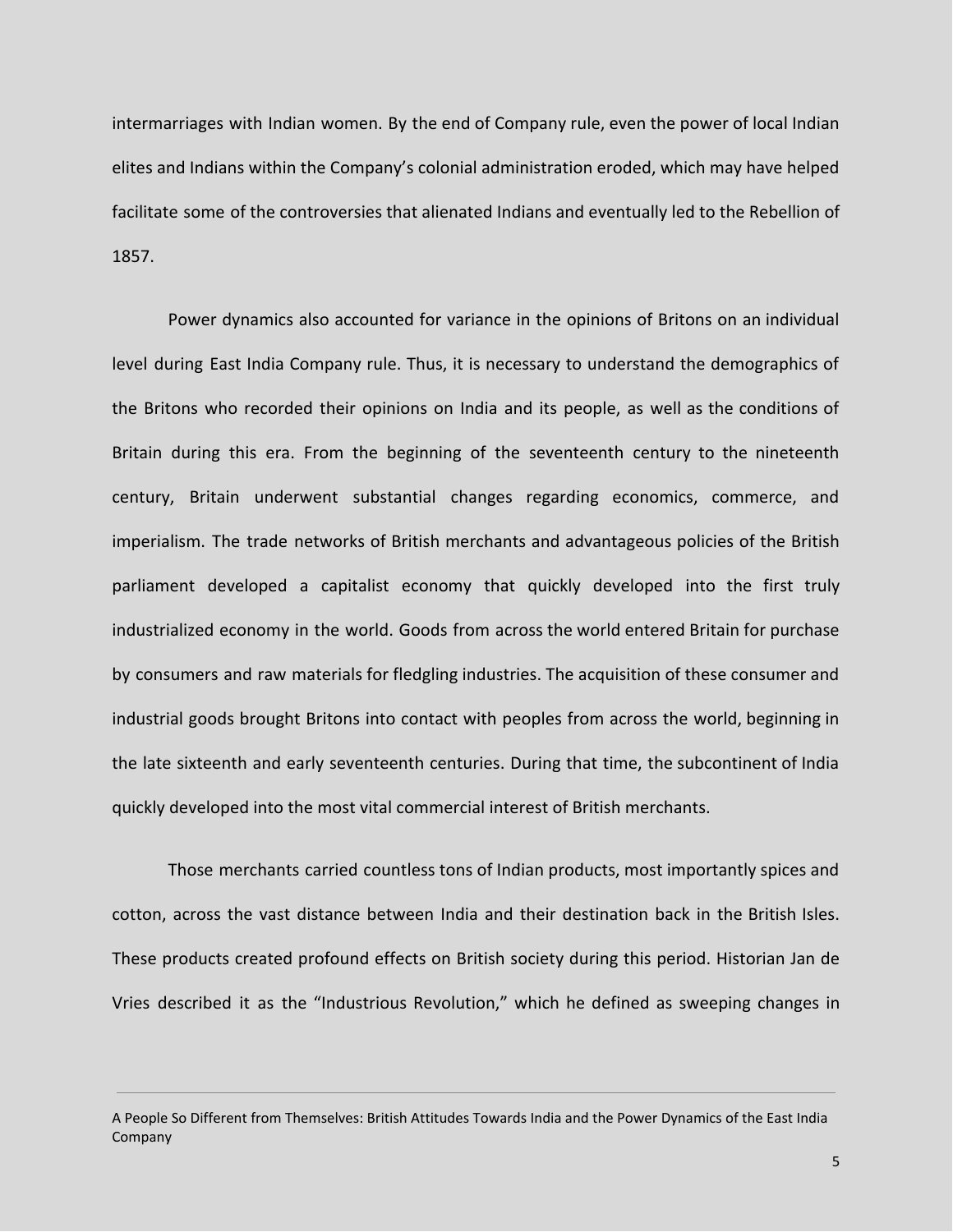work and consumer habits, in his book of the same name [2]. De Vries wrote that Britons at home began to forsake leisure time and produce more from their work in order to afford the comforts of these new consumer products brought in from abroad [3]. De Vries also argued that these changes helped precipitate the Industrial Revolution in Britain [4]. Undoubtedly, contact with India and its commercial goods resulted in profound changes in the British Isles.

This begs the question of whether British people attributed any of the responsibility of those changes to their lives or not. E.P. Thompson's *The Making of the English Working Class* detailed numerous anxieties held by English workers in the late eighteenth and early nineteenth centuries regarding the changes in work habits and the emergence of industrial work [5]. Thompson wrote that many working-class Englishmen denounced the usurpation of traditional work habits by the rigid and exhausting conditions of factory work [6]. However, working class Britons apparently kept those negative opinions toward industrialization separate from their opinions regarding India and their nation's ever-growing presence on the subcontinent. Despite the direct correlation between imports from India and the growth of Britain's industrial economy seen in hindsight, most British people during this period rarely thought of distant India in relation to their consumer products and raw industrial resources originating from there.

Nonetheless, members of other segments of British society during the seventeenth and eighteenth centuries undoubtedly concerned themselves with events in India and their implications back home in Britain. Typically, these were individuals in the upper class who never

A People So Different from Themselves: British Attitudes Towards India and the Power Dynamics of the East India Company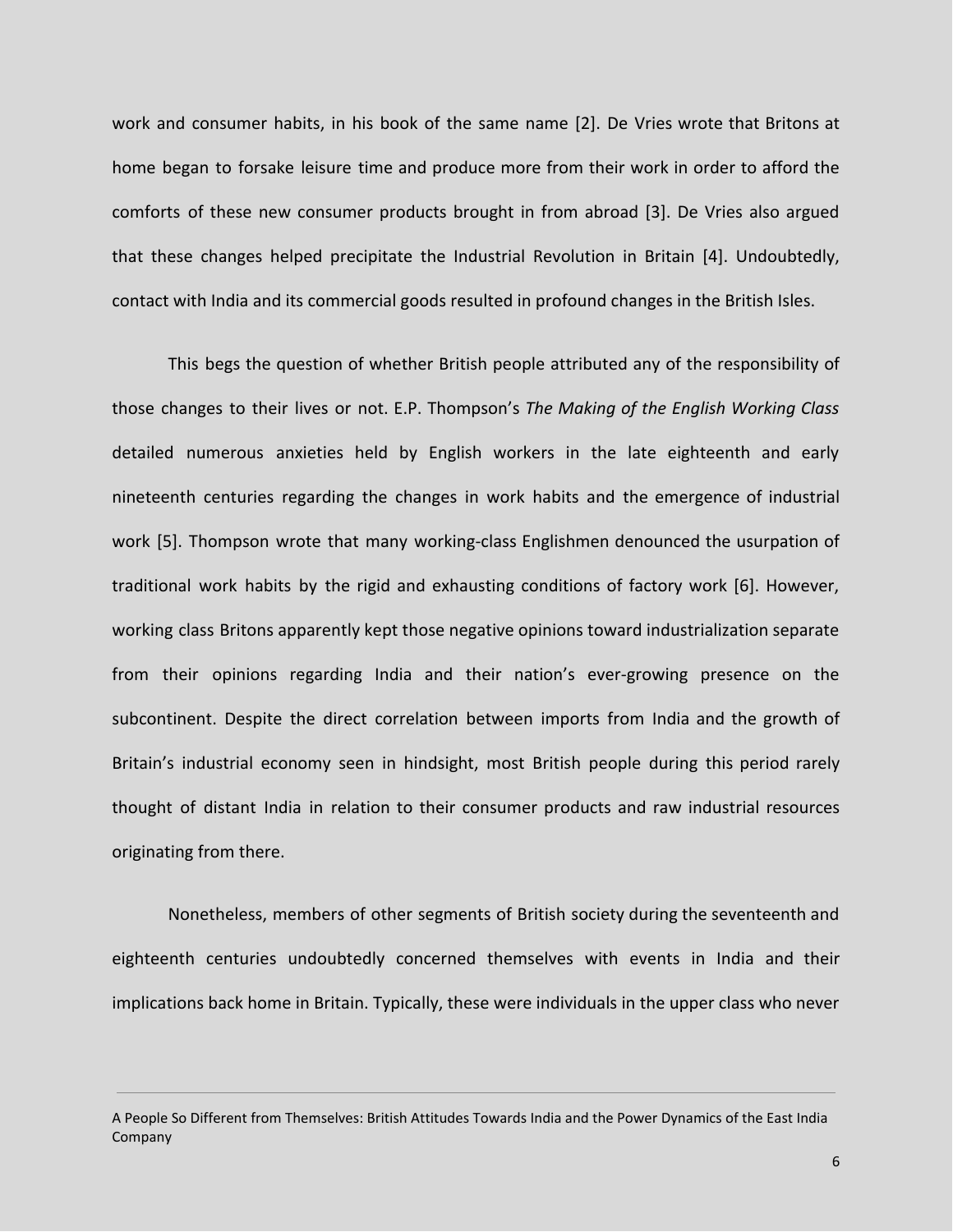traveled to India and were unnerved by returning merchants of the British East India Company who brought back aspects of Indian culture as well as Indian wealth—derisively named "Nabobs" [7]. And of course, the "Nabobs" themselves formed and recorded numerous opinions, both positive and negative, regarding India and Britain's involvement there. These myriad opinions concerned trade, warfare, religion, diplomacy, and morality among others. The disconnect between Britons who recorded opinions regarding India and those who did not typically fell upon class lines. Restated: typically, British people in possession of some degree of political or economic power travelled to India and recorded their opinions of the land and its people.

Those factors formed the rationale for the source materials chosen for this work. The main sources analyzed in the following chapters include the writings of the English diplomat Sir Thomas Roe, the East India Company governor William Hedges, the Scottish footman John MacDonald, and the British soldier and explorer Thomas Skinner. With the notable exception of John MacDonald, these men were English and wealthy. All of them appeared to be adherents of Anglicanism or other accepted Protestant faiths. Thus, even during this period in which Britain did not completely dominate India, these men held varying degrees of power within their own society, which influenced their opinions regarding India and Indians.

John MacDonald, seemingly the most egalitarian of the sources used in this analysis, stands out demographically from the others. MacDonald, a Highlander Scot employed as a servant by various upper- and middle-class Britons throughout his life, lived most of his life as

A People So Different from Themselves: British Attitudes Towards India and the Power Dynamics of the East India Company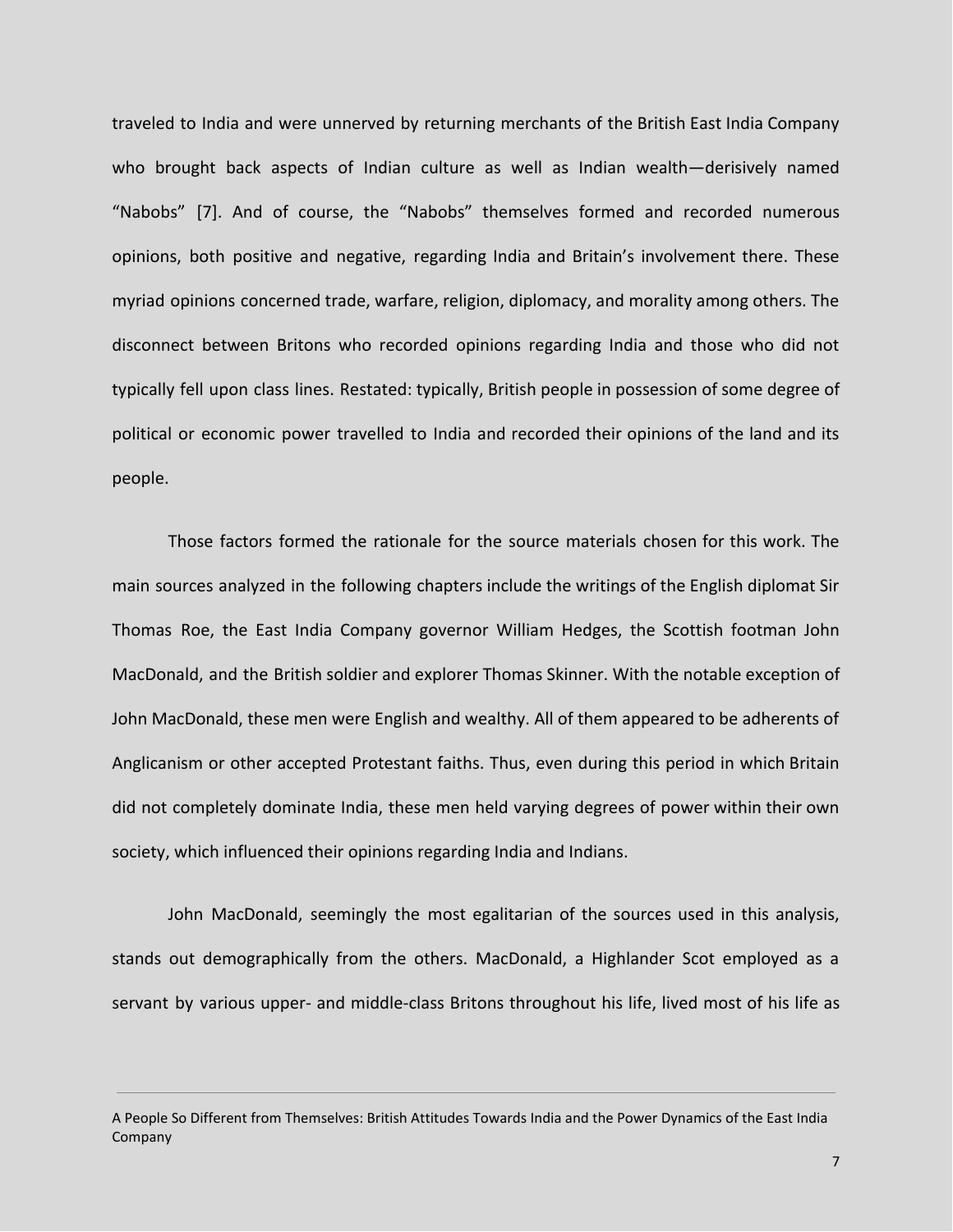an outsider to the predominant culture wherever he resided and possessed almost no political or economic power. Thus, MacDonald as an individual had incentive to cooperate with, and seemingly accept, peoples that appeared quite different to him, just as Britain's less advantageous position over India prior to the Raj incentivized more powerful men like Roe and Hedges to be seemingly less negative about Indians than Britons during the Raj. Power mattered on an individual level as well as on a geopolitical level.

### **Conclusion**

After the Indian Rebellion of 1857, the direct rule of the British Raj essentially pushed out all Indians from the positions of power they held in the colonial administration and military during the East India Company's administration of the region [8]. The dominant position in the British-Indian relationship that developed over the course of Company rule now stood unfettered from the influence of Indians holding important positions within colonial administration. This trend extended to other areas of British Empire as well, even in cases in which the British held little direct control of territory, most notably in the British relationship with China following the Opium Wars. China's monopoly on tea production represented the nation's last measure of leverage in its relationship with the United Kingdom in the nineteenth century. British botanists believed that learning the secrets of tea cultivation was part of their scientific mission to understand the natural world, but more importantly for the East India Company and the British government, obtaining those secrets solidified their advantage in their dealings with the Chinese [9]. Aside from the indirect rule through Indian and African collaborators in some colonies deemed too unimportant for direct rule, the British imperial

A People So Different from Themselves: British Attitudes Towards India and the Power Dynamics of the East India Company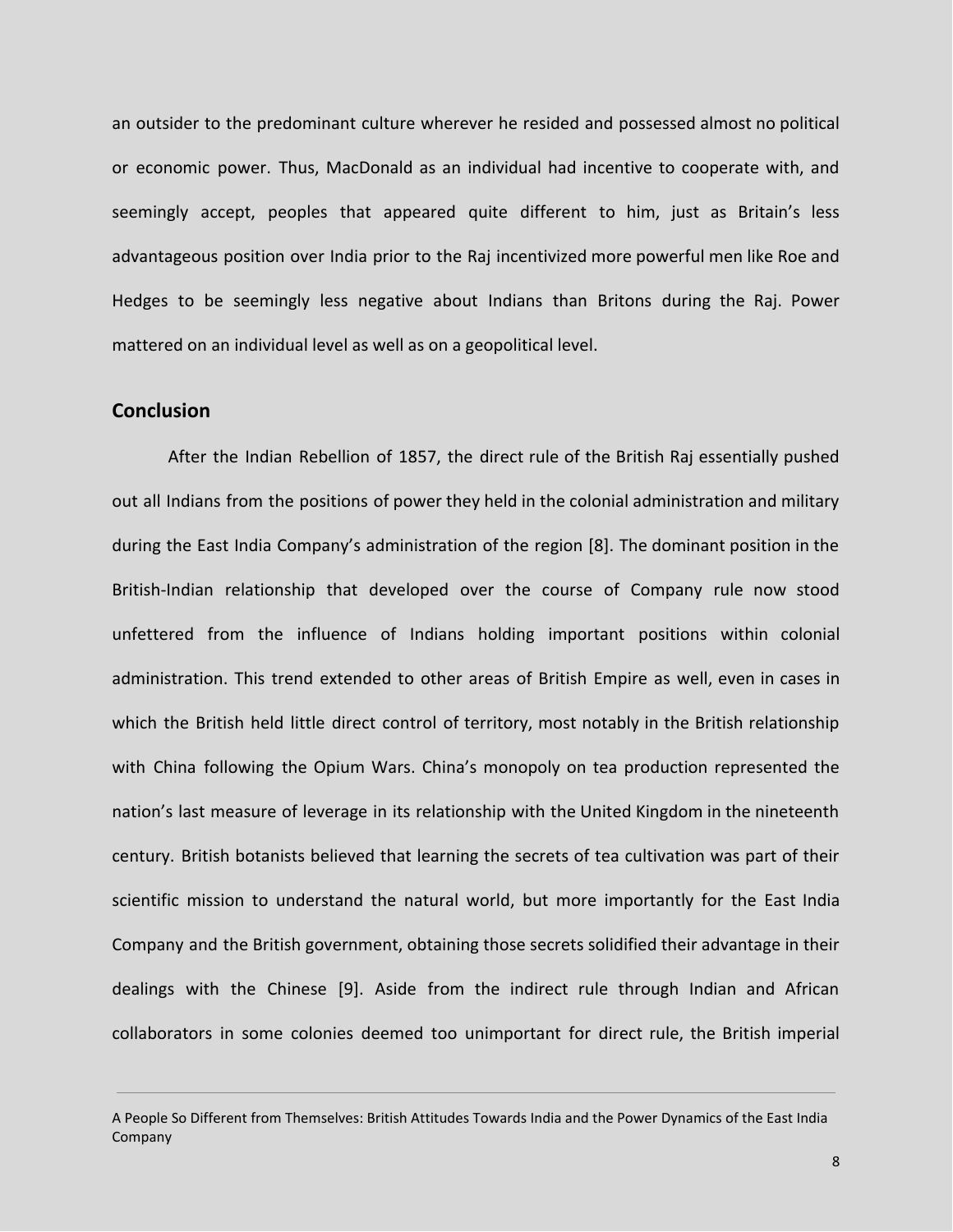project during the latter half of the nineteenth century and into the twentieth century was to be carried out by Britons, or not at all.

As was typical of nineteenth-century European societies, most Britons of that era felt an unwavering confidence in the superiority of their own culture, traditions, and ability to govern a territory. Unlike the tradition of French Universalism, which much of the French intelligentsia believed to be applicable to most cultures, the British held little faith that their system could be operated by non-British peoples. They not only believed their system to be superior but also that only the British were capable of properly implementing this superior system of governance. This was especially true for the administration of the United Kingdom's overseas empire in the latter half of the nineteenth century.

As seen in Mary Procida's *Married to Empire: Gender, Politics, and Imperialism in India, 1883-1947*, the colonial administration of British India differed after the 1857 Rebellion. Whereas Indians served in key roles as administrators and military officers during Company rule, the Raj government consisted of white British men, exclusively--- at least officially. The British belief in their own superiority, as well as the vitriol the British public felt over Indian conduct during the Rebellion (both real and imagined), meant that the British no longer considered Indians to be appropriately "civilized" or competent enough to hold any degree of power in the Raj [10]. Outside the collaborators in the Princely States, many of whom were eventually ousted under the Doctrine of Lapse, Indians no longer shared a role in ruling India.

A People So Different from Themselves: British Attitudes Towards India and the Power Dynamics of the East India Company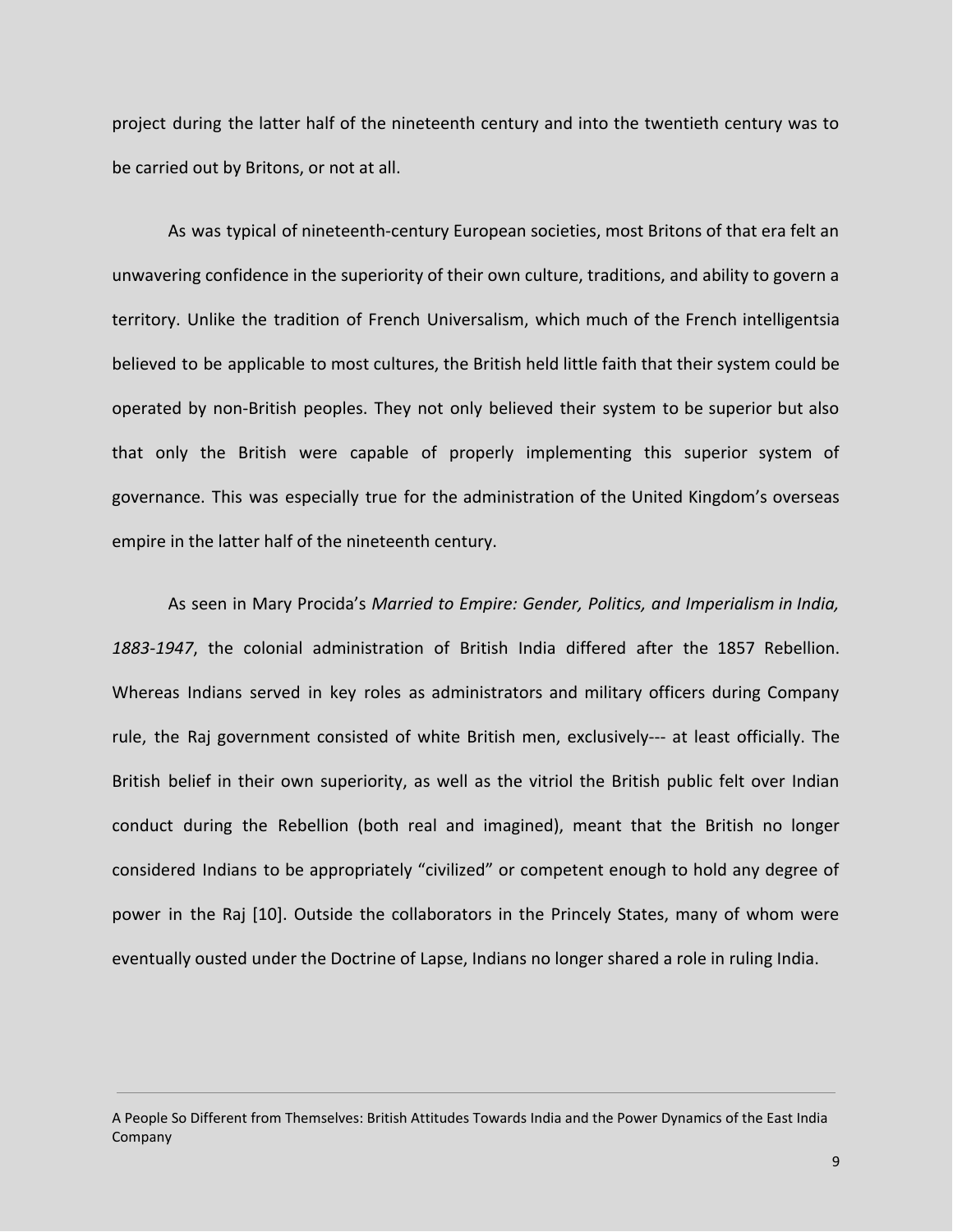The fact that so much of India was now a subjugated population fueled negative British perceptions of Indians. In the British mind, Indian men became simultaneously effeminate incompetents and hypersexual threats to British women in the Raj [11]. Indian men's conduct toward Indian women, such as the much-maligned practice of *Sati,* now marked them as misogynists, highly ironic given gender relations in nineteenth-century Britain. The obligation of widows to immolate themselves on their deceased husbands' funeral pyres became proof to the British that Indians were a backwards, barbaric people. Some Britons took this as a call to action to "uplift" Indians into a more civilized people [12]. Others decided that Indians simply lacked the capability to reach the heights of British culture.

Procida's work described the emasculation of India by the near total exclusion of Indians from colonial administration and the surprising hierarchy this arrangement created in the Raj. Because the British generally resided above Indians on that hierarchy, British women in India enjoyed a far greater status than Indian men, despite rampant misogyny in nineteenth-century British society. Furthermore, British women performed more "masculine" tasks in the public sphere than many Indian men, and certainly more than British women back in the home islands [13]. Their work originated as unofficial outgrowths of their husbands' positions in the military and colonial civil service, and indeed Anglo-Indian women were expected to assist their husbands in their public service positions, in stark contrast to their contemporaries in Britain, expected to cloister themselves to domestic life. While the presence of women in the public

A People So Different from Themselves: British Attitudes Towards India and the Power Dynamics of the East India Company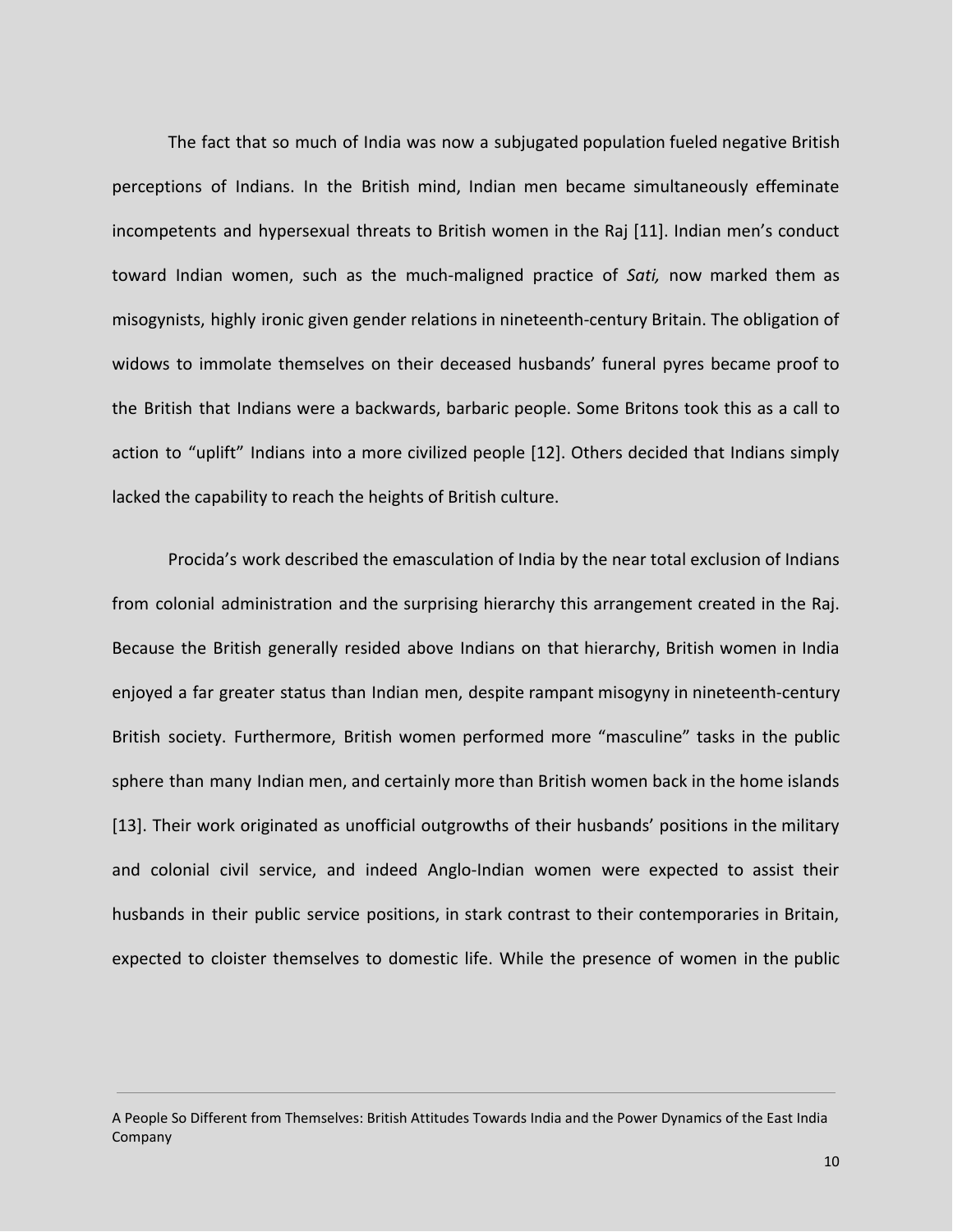sphere was controversial in the British Isles, this dynamic was expected of Anglo-Indians in the Raj, if unofficial [14].

Anglo-Indian women lived quite divergent lives from British women in the home islands. As a result of extremely cheap labor in India, Anglo-Indian women spent far less time of their time personally performing domestic duties [15]. One Anglo-Indian woman confided that she spent a short portion of her morning giving a cursory inspection of her home's kitchen and pantry, which completed her portion of the household chores for the day [16]. Childcare also burdened Anglo-Indian women far less than British women back in Britain, as most children were sent back to Britain for education around the age of six [17]. Without childcare and domestic burdens, Anglo-Indian women spent much of their time providing invaluable assistance to work of their husbands. Anglo-Indian women performing functions in the public sphere were not only accepted in the Raj, but in fact women were generally considered poor wives if they were not up to the task of sharing the burden of their husbands' professional duties. Britons were so sure of their own superiority that the sexism of nineteenth-century British society appeared to be outweighed by their racism towards Indians.

Sarah Rose's *For All the Tea in China: How England Stole the World's Favorite Drink and Changed History* demonstrated a similar theme of Britons' sense of their own superiority even outside of British territory. Like how they treated silk and porcelain, Chinese dynasties jealously guarded the secrets of tea production for centuries. The emergence of worldwide trade networks during the Early Modern Period brought processed tea leaves to Britain, where the

A People So Different from Themselves: British Attitudes Towards India and the Power Dynamics of the East India Company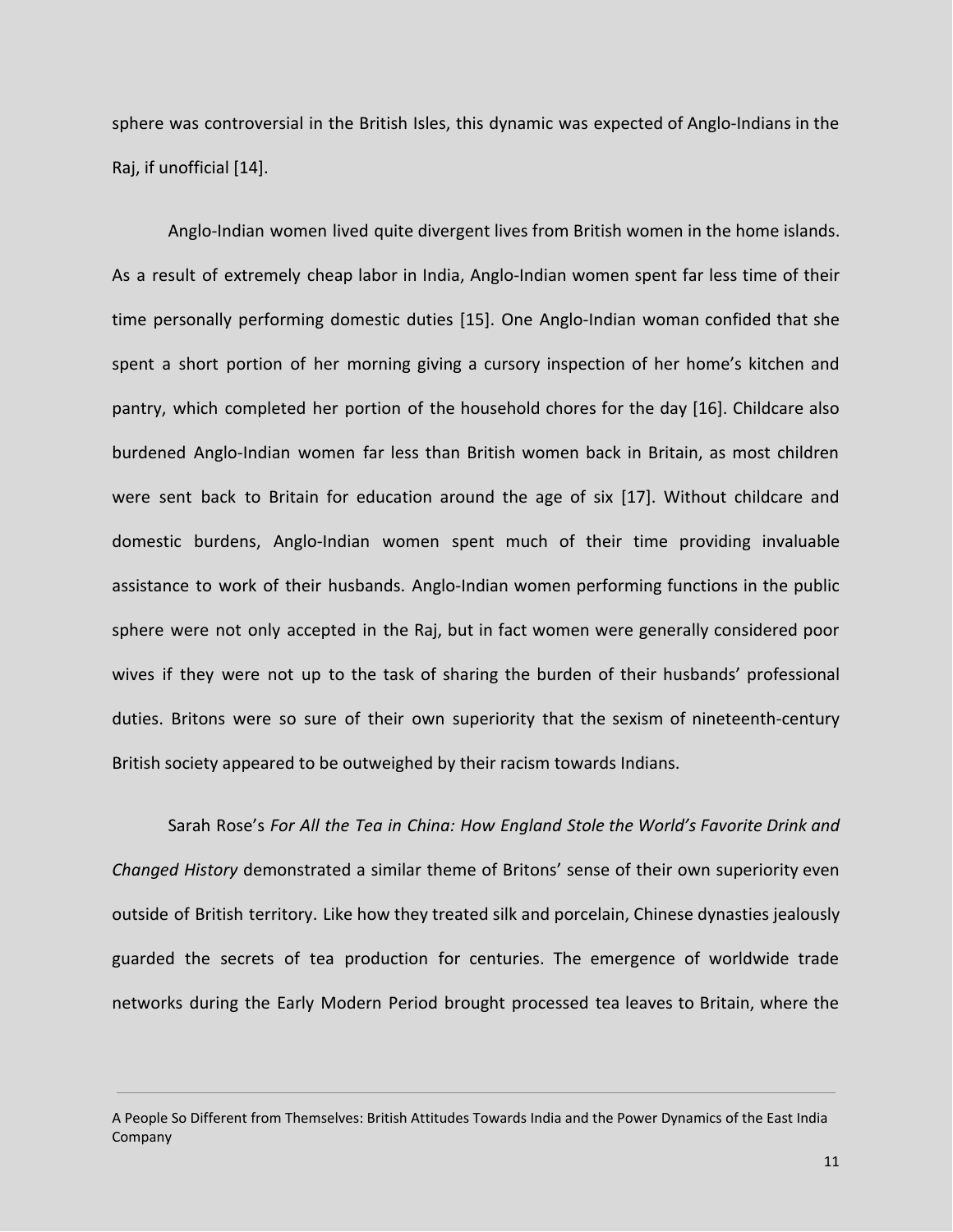beverage brewed from them became a national institution. But the Chinese did not allow for tea plants or their methods of processing tea leaves to leave their borders, and Britons remained ignorant of even basic information regarding tea [18]. Prior to the expeditions of Robert Fortune, the central narrative of Rose's work, Britons believed green and black tea to come from distinct species of tea plants, rather than the same plant processed differently [19].

This ignorance became unacceptable for Britain during the nineteenth century. The popularity of sciences, like botany, grew rapidly in Europe during this period. Europeans held a belief that all knowledge could be obtained through the research and experiments of heroic scientists and that humanity could be improved through their work and technological advancements. That feeling naturally extended to botanical science, and because of their deeply Eurocentric worldview, if a British scientist had not yet recorded some type of information, then that information was completely unknown and needed to be "discovered." Thus was the case with tea, something the Chinese discovered centuries ago but was unknown from the perspective of the British. The desire for a British botanist to record information about tea, in part, drove the Royal Botanical Gardens at Kew to send the Scottish botanist Robert Fortune to China to "discover" the secrets of tea [20].

However, financial considerations also drummed up support for Fortune's venture. The East India Company wanted Fortune to obtain live tea plants to start their own tea growing and processing industry in their Indian territories, particularly in the Western Himalayas [21]. While the dynamic between Britain and China already shifted decidedly to Britain's advantage

A People So Different from Themselves: British Attitudes Towards India and the Power Dynamics of the East India Company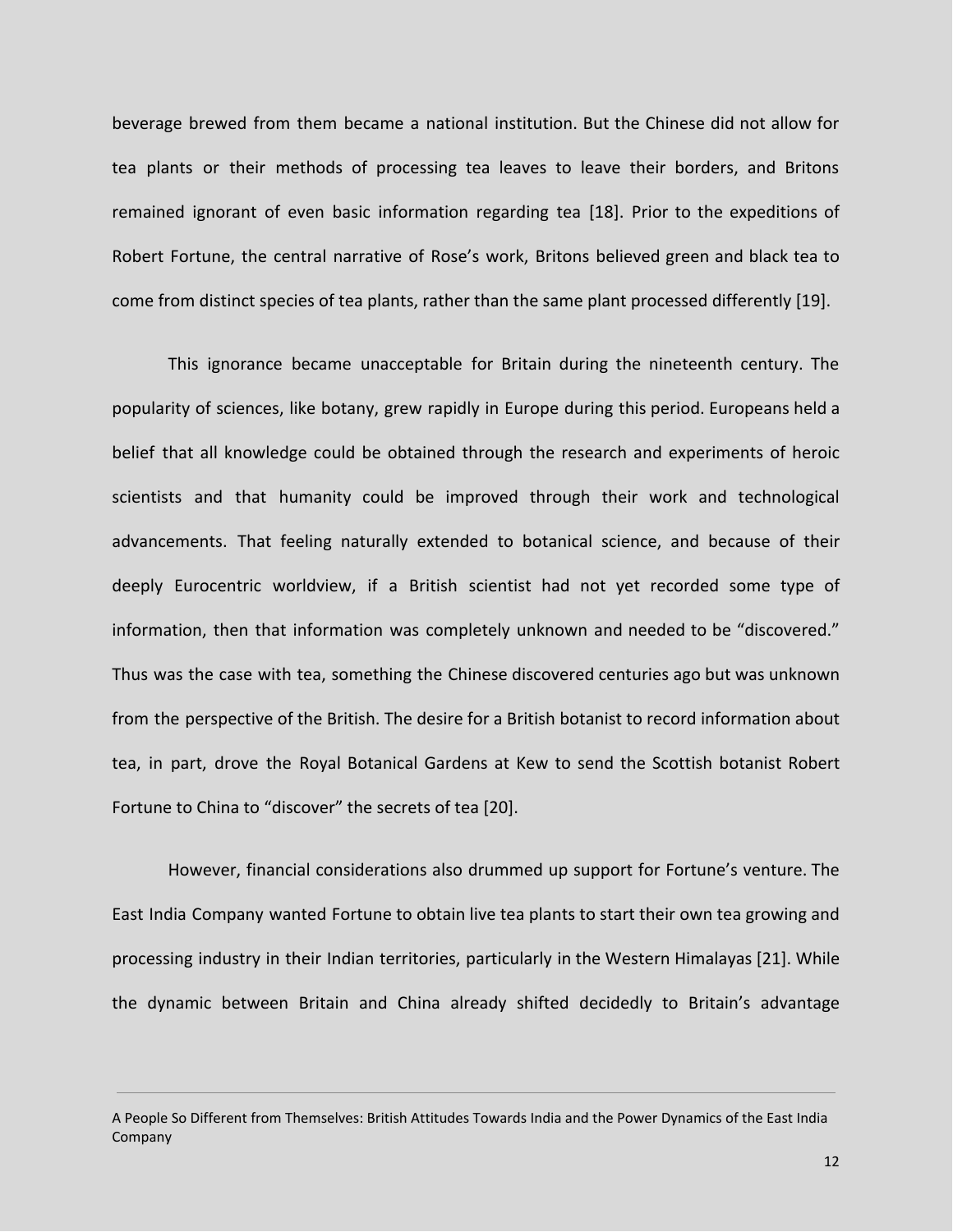following the Opium Wars, China's monopoly on tea cultivation provided some degree of leverage in that relationship, and of course revenue for the Qing government. The British not only wanted to further advantage themselves over the Chinese, but they also believed that their presumed superior intelligence and work ethic would lead to great improvements in the procedures of growing tea plants and processing the leaves into a finished product for consumption [22].

Despite the odds stacked against him, Robert Fortune succeeded in retrieving specimens of tea plants for British production in India and convincing a small group of Chinese tea growers to travel to India to help guide the British effort. However, the experience of those Chinese experts displayed the prevailing sense of superiority possessed by the British. At almost every turn, the British officials overseeing this project ignored Chinese advice and attempted to swindle or exploit the Chinese tea experts [23]. Despite their relative ignorance on the production of tea, the British maintained a haughty attitude toward the non-British experts, even though the East India Company specifically requested the expertise.

Until the calamity of the First World War, Britons and other Europeans commonly possessed complete confidence in the superiority of their culture and their methods of administration. Before the war shattered the illusion of absolute supremacy fostered throughout the nineteenth century, the British saw little need to include others in their imperial ventures. The Indian Rebellion of 1857 soured many British towards Indians, though the roots of their prejudices towards Indians were far older. This developed into the administration of the

A People So Different from Themselves: British Attitudes Towards India and the Power Dynamics of the East India Company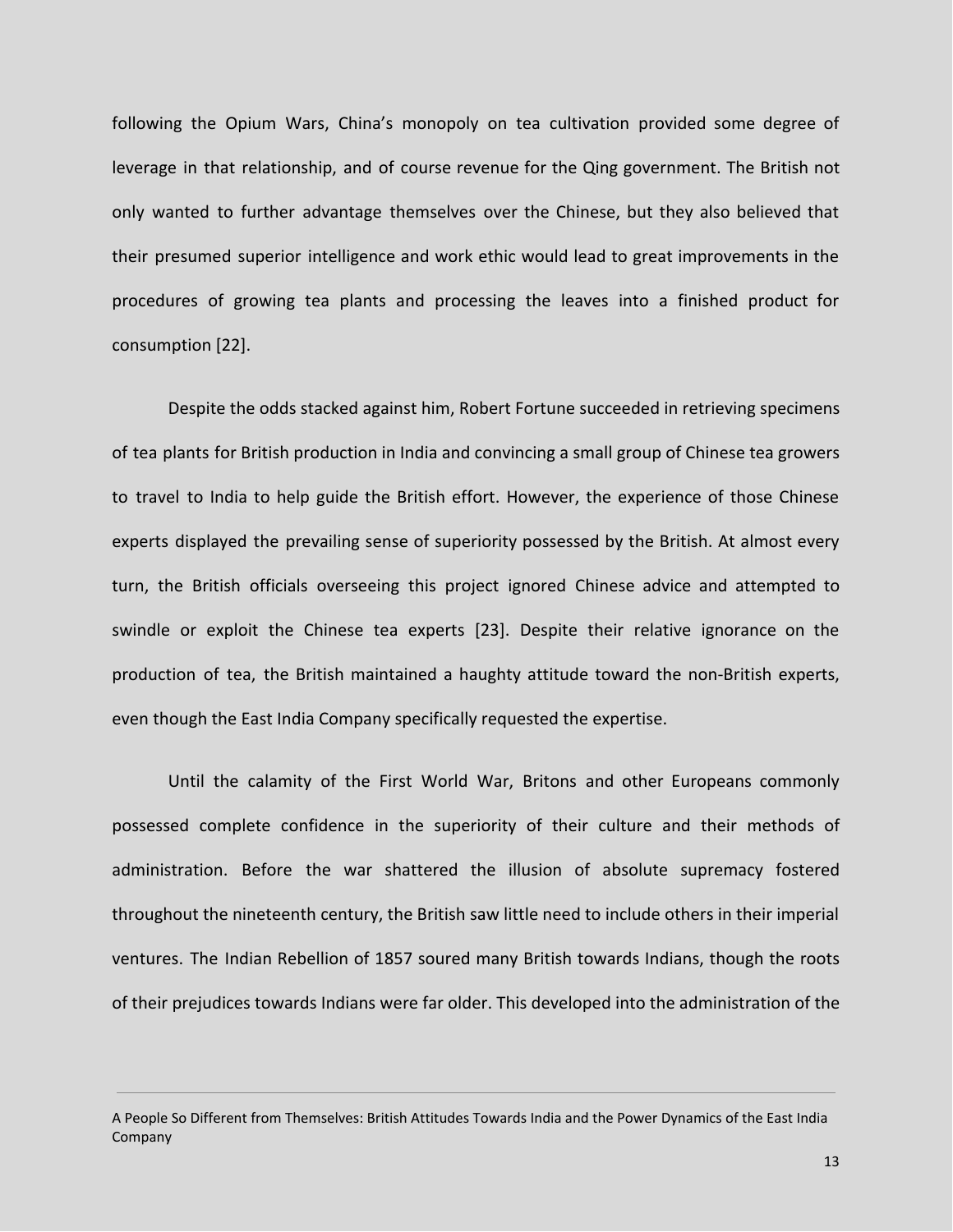Raj, which barred Indians from positions of power in their own homeland. Similarly, the discovery that Chinese tea manufacturers used poisonous additives to make their green teas more visually appealing to British consumers reinforced the notion that the Chinese methods of tea cultivation needed British improvement. During the Raj, the British trusted themselves above all others and indeed viewed Indian as "a people so different from themselves." This arrangement differed greatly from previous dynamic between Britain and India during Company rule.

As several of the sources in this work displayed, the East India Company relied on collaboration with Indians, to varying degrees, throughout its reign in India. Initially, Company agents begged and plotted for the favor of Mughal Emperors and their regional governors, seeking their all-important *firman* and *perwanna.* Sir Thomas Roe and William Hedges sought their special privileges from sovereign rulers, over whom they held little influence, let alone power. Even after the dynamics between the Company and India changed following the Battles of Plassey and Buxar, Company agents desired the formal grant of *diwani* to justify their rule in their newly acquired Bengali territory. Three years after Buxar, East India Company military officer Robert Clive described this dynamic to the directors of the Company back in London, writing that, "since the acquisition of the dewany, the power formerly belonging to the soubah [*nawab*] of those provinces is totally, in fact, vested in the East India Company. Nothing remains to him but the name and shadow of authority. This name, however, this shadow, it is indispensably necessary we should seem to venerate" [24].

A People So Different from Themselves: British Attitudes Towards India and the Power Dynamics of the East India Company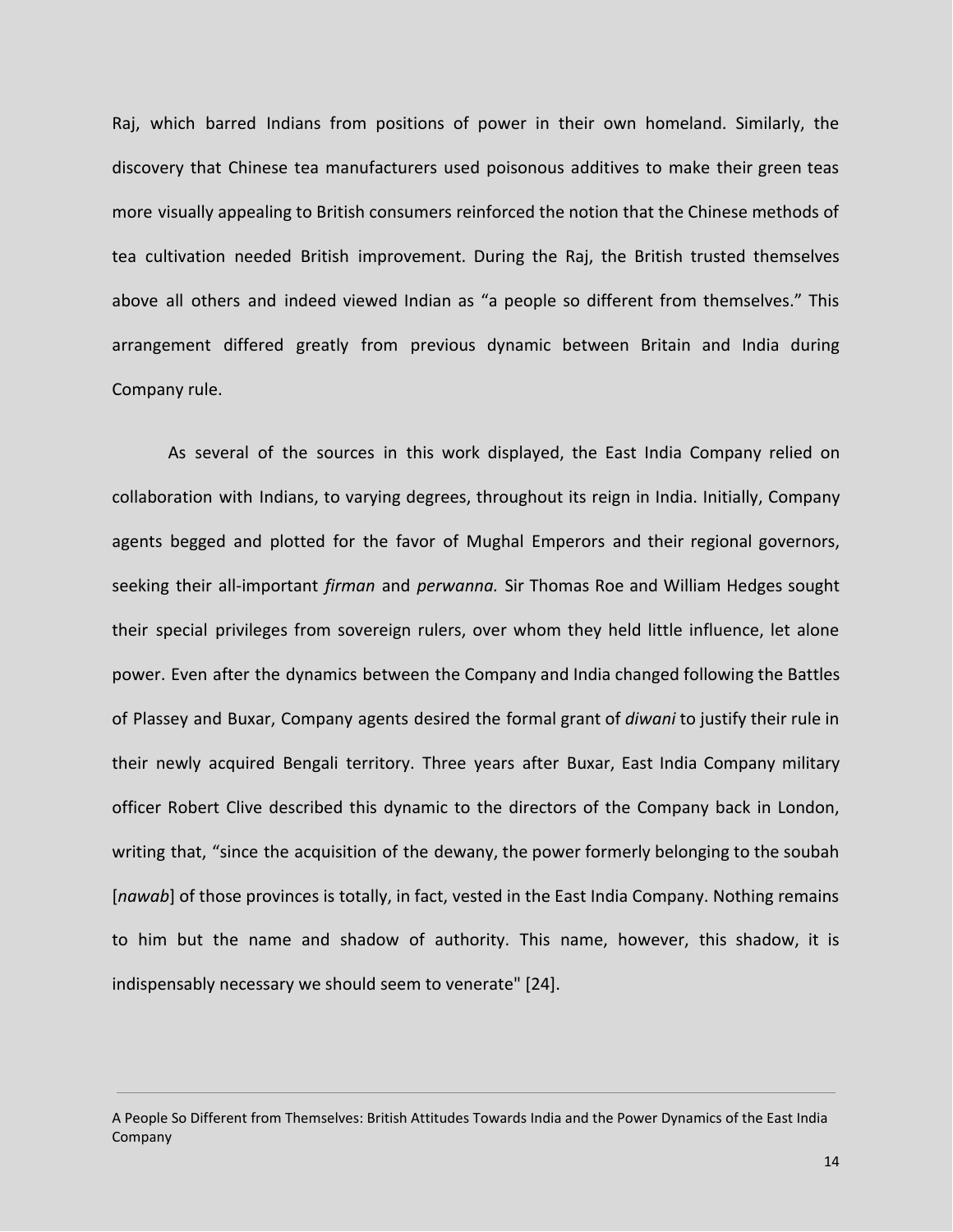Clive understood that despite the East India Company's recent victory over Bengal and the Mughal Empire, Indian symbols of legitimacy like the *diwani* still held value for the Company in the late eighteenth century. Even with the *nawab* of Bengal deposed and the Mughal Emperor merely a figurehead in the region, the Company still needed support from local landholders, merchants, and officials in its newly conquered territories. The relationship between Britain and India drifted closer to that of the Raj at the turn of the nineteenth century, yet key distinctions remained in the power held by Indians.

The shifting power dynamics of the different eras of the East India Company's activity in India influenced how Britons interacted with Indians and perceived them. Sir Thomas Roe conducted himself diplomatically in his interactions with Indians, outside a few isolated outbursts toward Mukarrab Khan. William Hedges spent a great deal of his time in India negotiating for privileges with Indians who clearly did not view their relationships with Hedges and the Company as vitally important to their interests in the same way Hedges and his superiors felt about those business relationships. Thomas Skinner began to display some of the haughtiness associated with Britons during the Raj. The shift in power within the British-Indian relationship during Company rule partially accounted for the change in their conduct with Indians.

Power dynamics within British society also factored into British attitudes and actions towards Indians. John MacDonald's account of his time in India displayed the difference ethnicity and social class could play in the British-Indian relationship. MacDonald appeared to

A People So Different from Themselves: British Attitudes Towards India and the Power Dynamics of the East India Company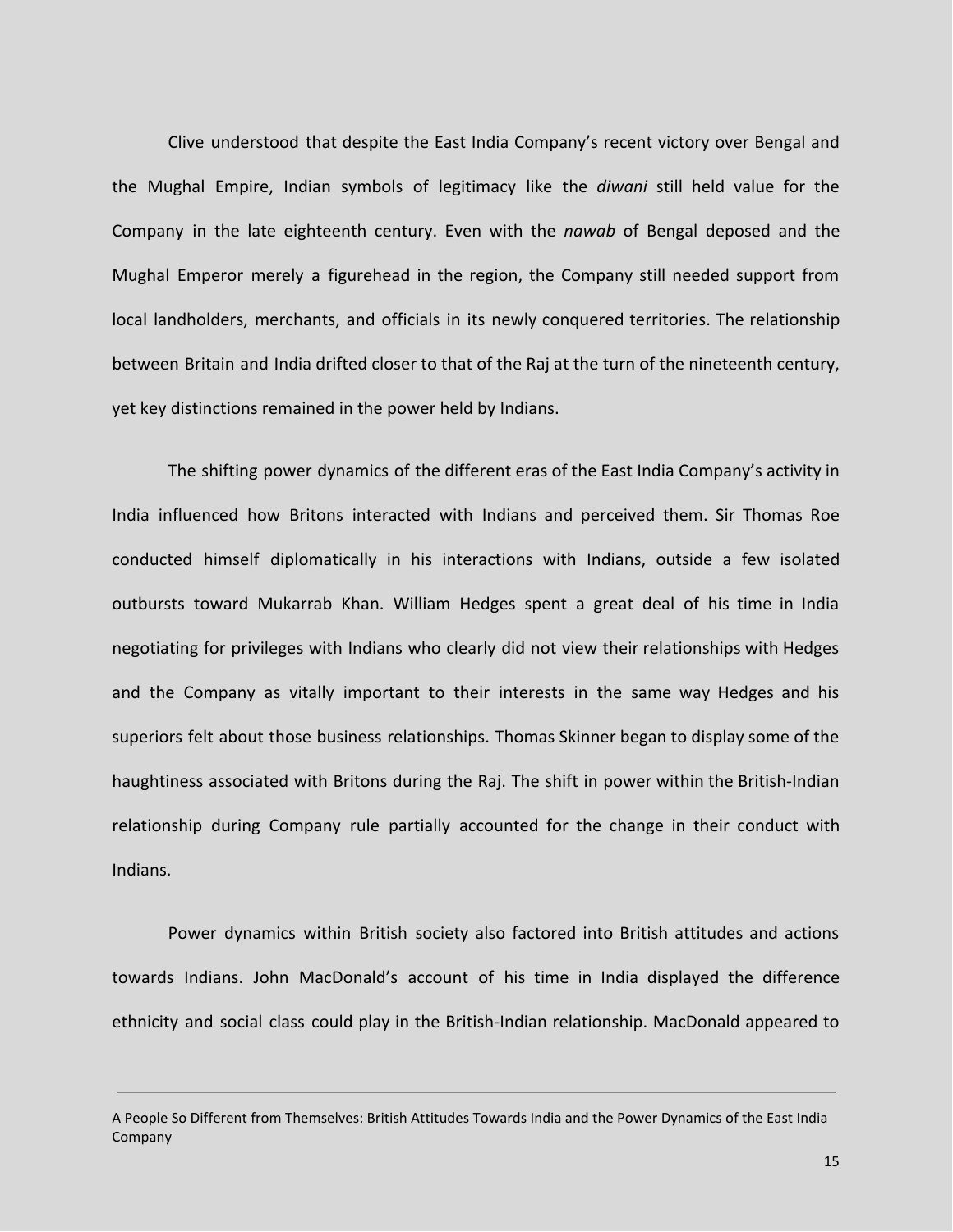be the most outwardly favorable toward Indians of the major sources studied in this work. MacDonald also held the lowest social standing of said sources and held the distinction of being a Highlander Scot rather than an Englishman. To expand this work, more sources like MacDonald could be analyzed to further examine the importance of social class and ethnicity in British opinions towards Indians. Furthermore, a greater emphasis on sources from British women in India during both periods of colonial rule would add another critical dynamic to study, namely gender. For example, in 1902 the socialist intellectual Annie Besant stated that, "India is not ruled for the prospering of the people, but rather for the profit of her conquerors, and her sons are being treated as a conquered race" [25]. Besant's remarks, written during the height of the Raj, provide a counter-example of the prevailing attitudes of her time. Applying the framework of this study, Besant's anti-imperialist message could indicate how her position outside mainstream British society influenced her opinions towards Indians and the British Empire. Her socialist views also hint at other factors besides power dynamics, such ideology, which influenced the formation of attitudes.

The East India Company and the British Raj both existed to extract wealth from India for the benefit of the British Empire. However, differences in their structures regarding the amount of power Indians held within each system created a dichotomy between the two eras in which the Company rule seemed less racist and more equitable than the Raj. By extension, this could lead one to believe that perhaps British society was simply less prejudiced during the era of Company rule than during the Raj. This answer, which some historians in the past have

A People So Different from Themselves: British Attitudes Towards India and the Power Dynamics of the East India Company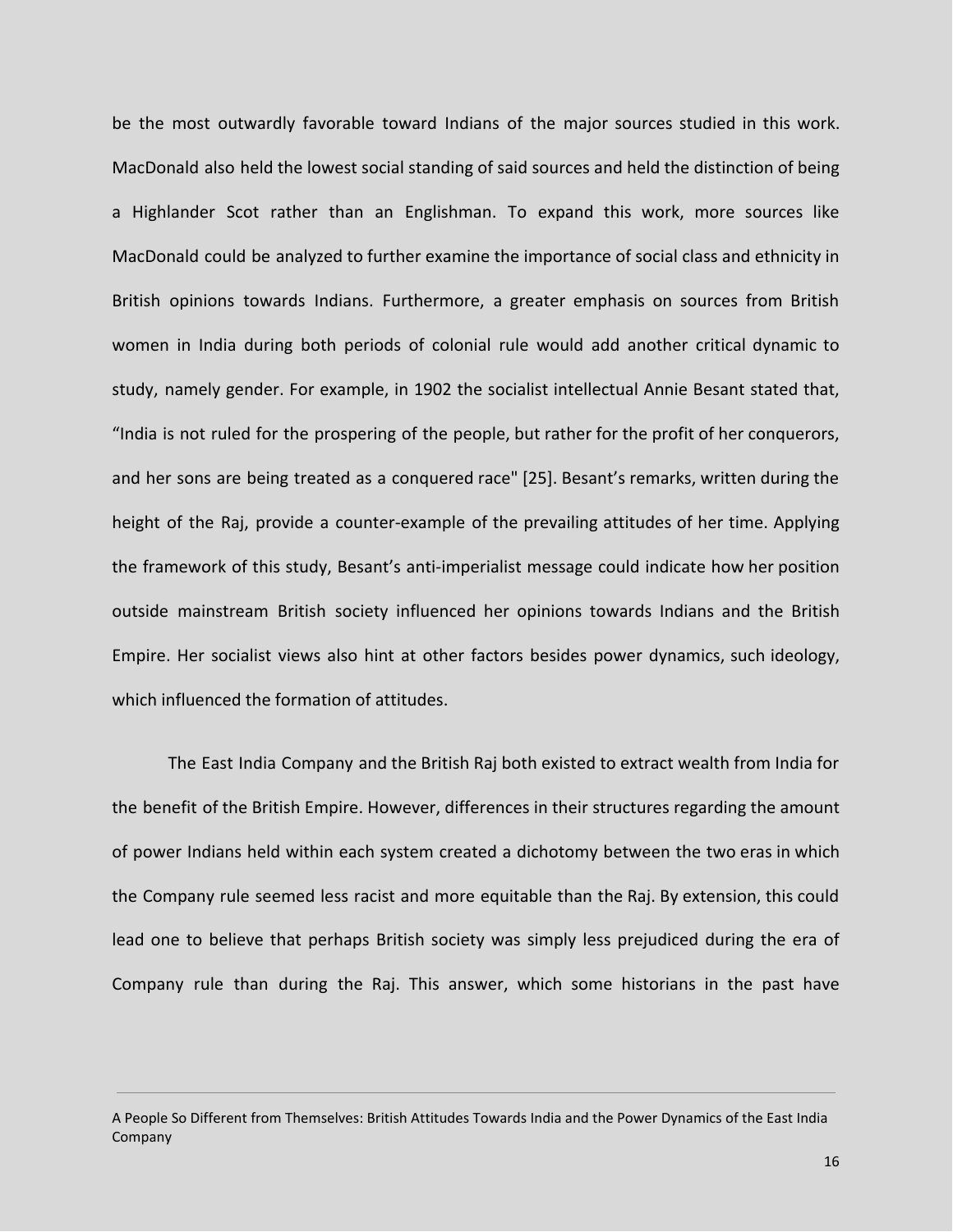accepted, lacks the nuance to truly represent the dynamics of Company rule in India. Britons did possess prejudices against Indians during Company rule and expressed those prejudices.

Sometimes those prejudices manifested in negative opinions towards Indians, though of a different nature than negative opinions commonly found from the Raj. For example, despite the "civilizing mission" to bring British ideas of modernity to India, many Britons during the Raj doubted the ability of Indians to act like proper Britons. In contrast, during certain periods of Company rule, East India Company officials were quite insistent that Indians conduct themselves like Englishmen, a critical factor in the outbreak of the Sepoy Rebellion. Whereas Britons of the Raj viewed Indians as "a people so different from themselves," Britons during Company rule viewed Indians as compatible with British culture, yet Britons of both periods felt that Indians needed to be changed by the British. Power dynamics, both between Britain and India and the power dynamics within British society played a role in such divergences between the two periods. Of course, that distinction does not justify either of those forms of prejudice or imperialist ideology, but a note-worthy distinction remains in order to attain a deeper understanding of the nuances of this subject.

A People So Different from Themselves: British Attitudes Towards India and the Power Dynamics of the East India Company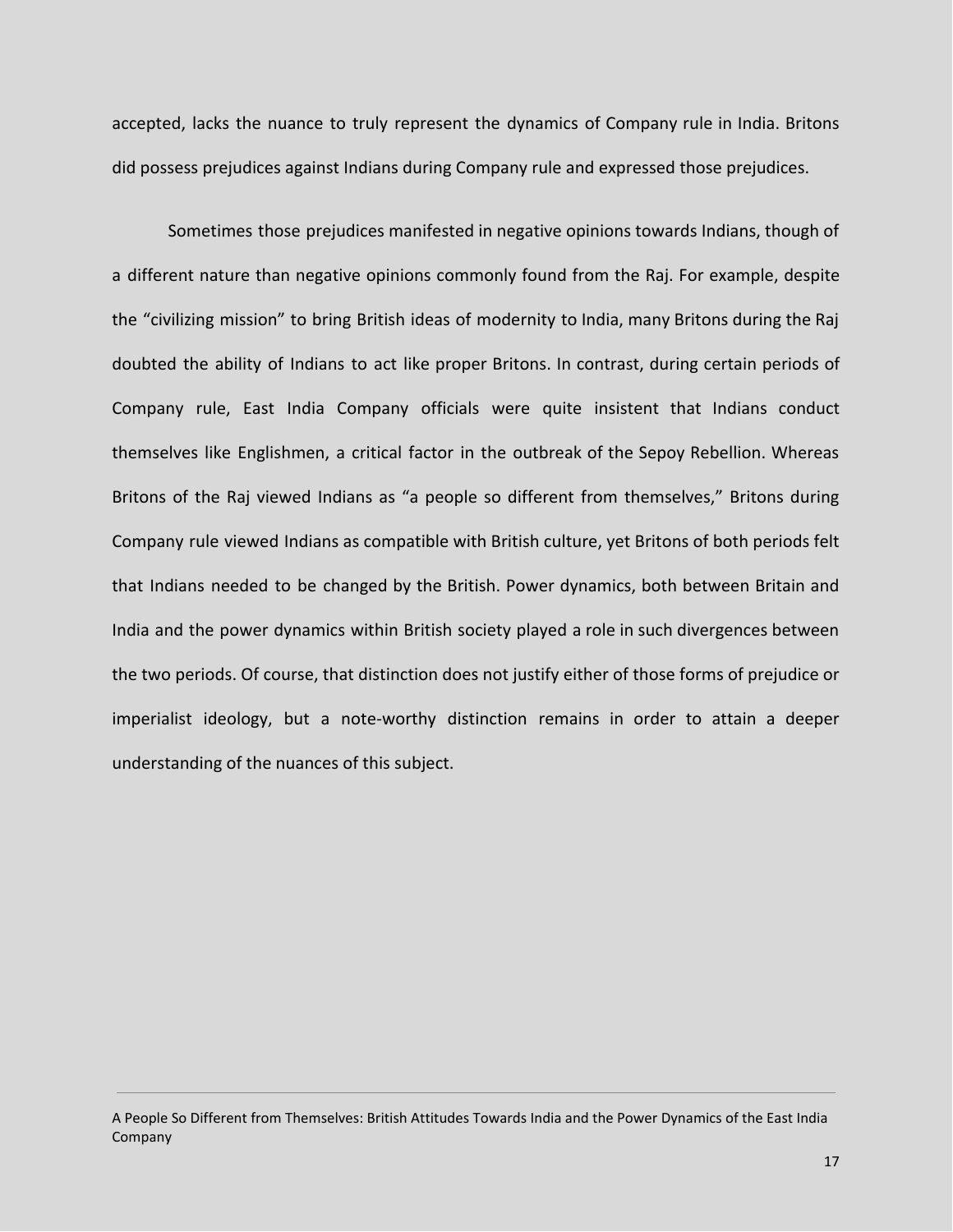#### **Bibliography**

#### *Primary Sources*

- Anonymous. "Intercepted Letters." In *British Encounters with India, 1750-1830: A Sourcebook,* eds. Tim Keirn & Norbert Schürer, 191-194. New York: Palgrave-MacMillan, 2011.
- Dinnage, Rosemary. *Alone! Alone!: Lives of Some Outsider Women.* New York: New York Review Books, 2004.
- Hastings, Warren. "To Nathaniel Smith, Esquire." In *British Encounters with India, 1750-1830: A Sourcebook,* eds. Tim Keirn & Norbert Schürer, 121-124. New York: Palgrave-MacMillan, 2011.
- Hansard. Accessed April 14, 2019. http://bit.ly/2QzGUD8
- Macaulay, Thomas Babington. "Minute on Indian Education (1835)." In *British Encounters with India, 1750-1830: A Sourcebook,* eds. Tim Keirn & Norbert Schürer 197-200. New York:Palgrave-MacMillan, 2011.
- Roberts, Emma. "Scenes and Characteristics of Hindostan." in *British Encounters with India, 1750-1830: A Sourcebook,* eds. Tim Keirn & Norbert Schürer, 194-197. New York: Palgrave-MacMillan, 2011.
- "Learning in the East." *The Times*, 15 Jan. 1818, p. 3. *The Times Digital Archive*. Accessed February 18, 2019. http://tinyurl.galegroup.com/tinyurl/9A3LK2.
- Roe, Thomas. *The Embassy of Sir Thomas Roe to the Court of the Great Mogul, 1615-1619, as Narrated in His Journal and Correspondence.* London: Hakluyt Society, 1899. Accessed February 9, 2019. https://babel.hathitrust.org/cgi/pt?id=hvd.hn4xkl;view=1up;seq=9
- Ross, E. Denison and Eileen Power, eds. *Memoirs of an Eighteenth-Century Footman, John MacDonald: Travels (1745-1779).* London: Harper & Brothers, 1927.
- Skinner, Thomas. *Excursions in India: Including a Walk over the Himalaya Mountains, to the Sources of the Jumna and the Ganges.* London: R. Bentley, 1833. Accessed March 30, 2019. https://babel.hathitrust.org/cgi/pt?id=nyp.33433082455696;view=1up;seq=13
- Yule, Henry, ed. *The Diary of William Hedges, Esq. During His Agency in Bengal as Well as on His Voyage Out and Return Overland (1681-1687) Vol. 1.* New York: B. Franklin, 1964.

A People So Different from Themselves: British Attitudes Towards India and the Power Dynamics of the East India Company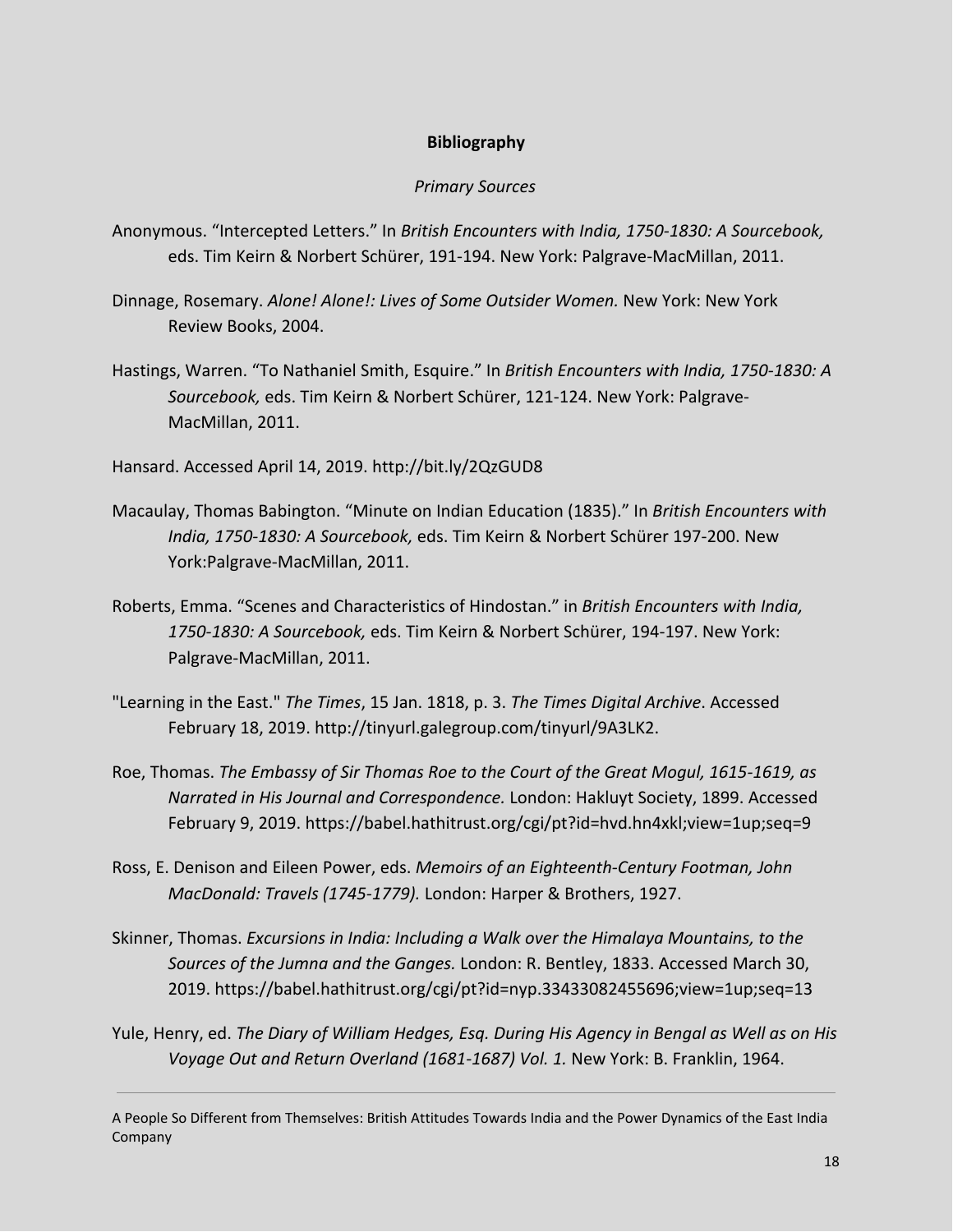Accessed March 16, 2019. https://babel.hathitrust.org/cgi/pt?id=iau.31858009380423; view=1up;seq=5.

Yule, Henry, ed. *The Diary of William Hedges, Esq. During His Agency in Bengal as Well as on His Voyage Out and Return Overland (1681-1687) Vol. 3.* New York: B. Franklin, 1964. Accessed March 16, 2019. https://babel.hathitrust.org/cgi/pt?id=iau.31858009380423; view=1up;seq=5.

#### *Secondary Sources*

- Barczewski, Stephanie. *Country Houses and the British Empire, 1700-1930.* Manchester: Manchester University Press, 2014.
- Bearce, George D. *British Attitudes Towards India, 1784-1858.* London: Oxford University Press, 1961.
- Bowen, H.V. *Revenue and Reform: The Indian Problem in British Politics, 1757-1773.* Cambridge: Cambridge University Press, 1991.
- Dalrymple, William. *White Mughals: Love and Betrayal in Eighteenth-Century India.* New York: Penguin, 2002.
- Davies, Alfred Mervyn. *Clive of Plassey: A Biography*. New York: C. Scribner's sons, 1939.
- De Vries, Jan. *The Industrious Revolution: Consumer Behavior and the Household Economy, 1650 to the Present*. Cambridge: Cambridge University Press, 2002.
- Dinnage, Rosemary. *Alone! Alone!: Lives of Some Outsider Women.* New York: New York Review Books, 2004.
- Dulles, Foster Rhea. *Eastward Ho! The First English Adventurers to the Orient.* Freeport: Books for Libraries Press, 1931.
- Edwardes, Michael. *Glorious Sahibs: The Romantic as Empire-Builder, 1799-1838.* London: Eyre, 1968.
- Gupta, Brijenk. *Sirajuddaullah and the East India Company, 1756-1757.* Leiden: E.J. Brill, 1962.

A People So Different from Themselves: British Attitudes Towards India and the Power Dynamics of the East India Company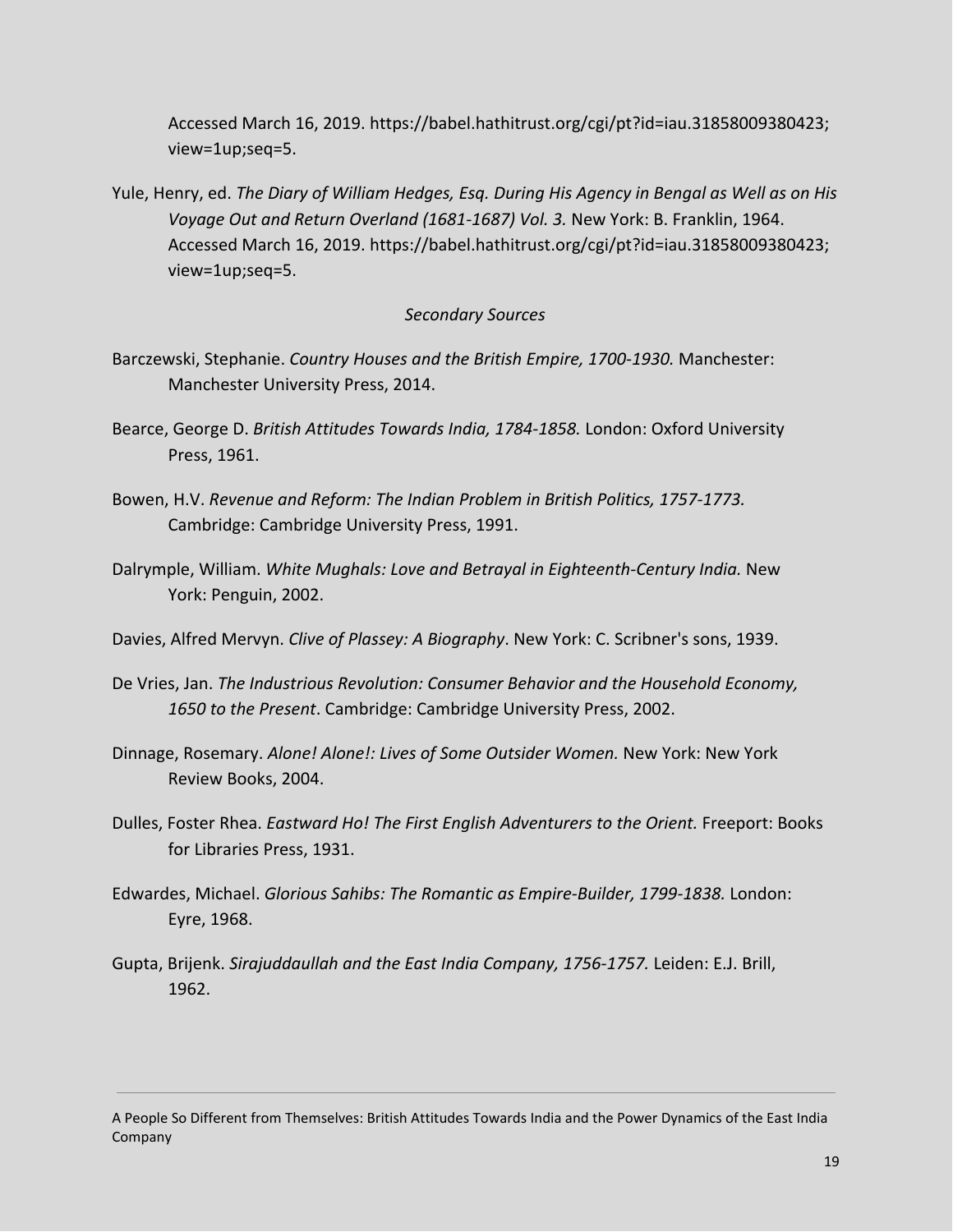Hejeebu, Santhi. "Contract Enforcement in the English East India Company," *The Journal of Economic History* 65, no. 2 (June 2005), 496-523.

Marshall, P.J. *Problems of Empire: Britain and India, 1757-1813.* London: George Allen, 1968.

- Matthew, H.C.G., Brian Harrison, and British Academy. *Oxford Dictionary of National Biography: In Association with the British Academy: From the Earliest Time to the Year 2000, Vol. 50.* Oxford: Oxford University Press, 2004.
- Peers, Douglas M. and Nandini Gooptu, eds. *India and the British Empire.* Oxford: Oxford University Press, 2012.
- Philips, C.H. *The East India Company 1784-1834.* Manchester: University of Manchester Press, 1961.
- Procida, Mary. *Married to Empire: Gender, Politics, and Imperialism in India, 1883-1947.* Manchester: Manchester University Press, 2002.
- Rose, Sarah. *For All the Tea in China: How England Stole the World's Favorite Drink and Changed History.* New York: Penguin Books, 2009.
- Smith, Brian. "Edmund Burke, the Warren Hastings Trial, and the Moral Dimension of Corruption," *Polity* 40, no. 1 (January 2008), 70-94.
- Southwood, James. "Thomas Stephens, S. J., the First Englishman in India," *Bulletin of the School of Oriental Studies* 3, no. 2 (1924), 231-240.
- Swai, Bonaventure. "East India Company and Moplah Merchants of Tellicherry: 1694-1800," *Social Scientist* 8, no. 1 (Aug. 1979), 58-70.

Thompson, E.P. *The Making of the English Working Class.* New York: Vintage Books, 1963.

## *In-Text Citations*

[1] Hansard, accessed April 14, 2019, http://bit.ly/2QzGUD8.

[2] Jan de Vries, *The Industrious Revolution: Consumer Behavior and the Household Economy, 1650 to the Present.* Cambridge: Cambridge University Press, 2002.

[3] De Vries, *The Industrious Revolution,* 10.

A People So Different from Themselves: British Attitudes Towards India and the Power Dynamics of the East India Company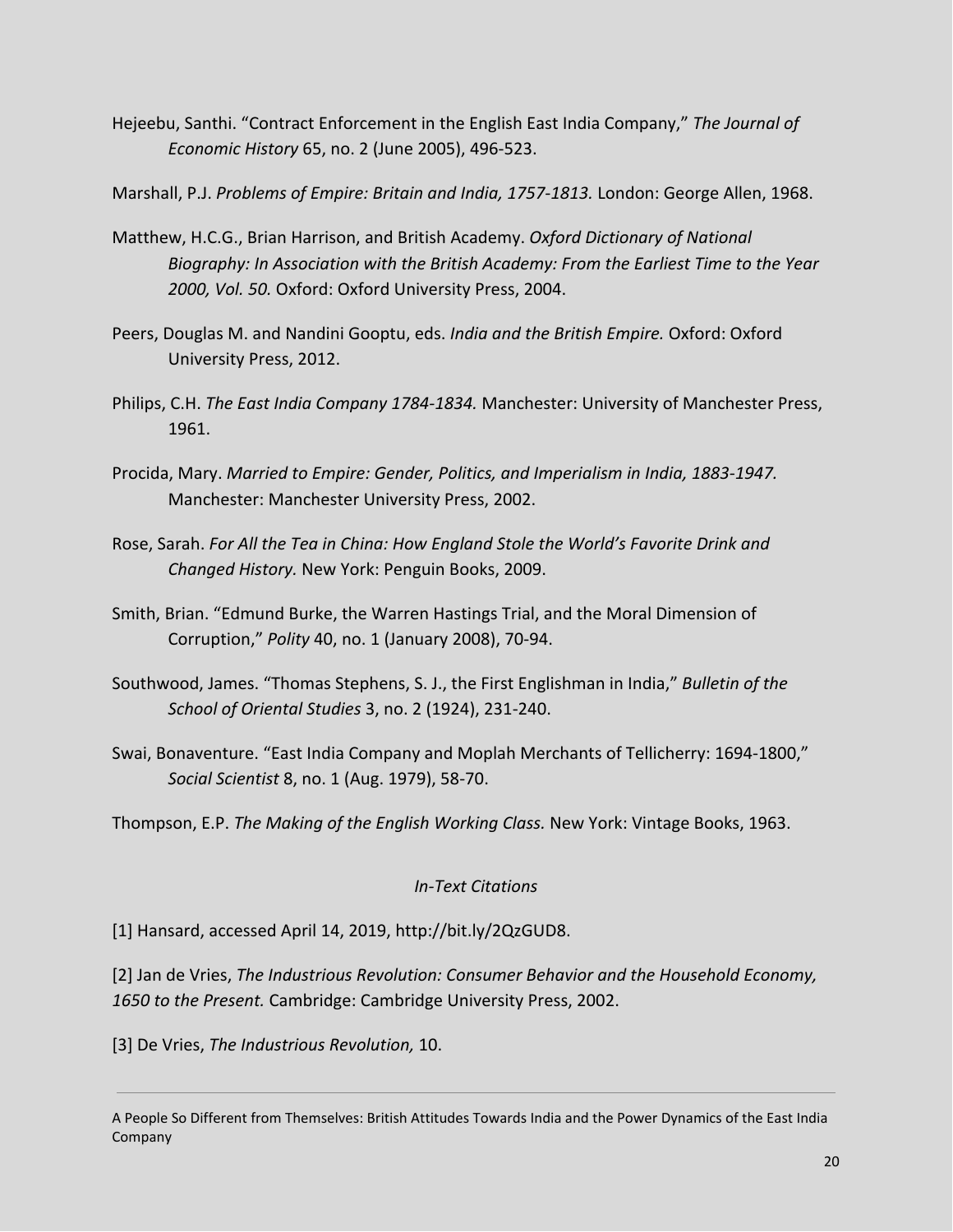[4] De Vries, *The Industrious Revolution,* 7.

[5] E.P. Thompson, *The Making of the English Working Class.* (New York: Vintage Books, 1963).

[6] Thompson, *The Making of the English Working Class,* 203.

[7] Tim Keirn & Norbert Schürer, eds., *British Encounter with India, 1750-1830: A Sourcebook,* (New York: Palgrave-MacMillan, 2011), 6-7.

[8] Mary A. Procida, *Married to Empire, Gender, Politics, and Imperialism in India, 1883-1947* (Manchester: Manchester University Press, 2002), 7-8*.*

[9] Sarah Rose, *For All the Tea in China: How England Stole the World's Favorite Drink and Changed History,* (New York: Penguin Books, 2009), 4.

[10] Mary A. Procida, *Married to Empire: Gender, Politics, and Imperialism in India, 1883-1947* (Manchester: Manchester University Press, 2002), 51*.*

[11] *Married to Empire,* 166.

- [12] *Married to Empire,* 166.
- [13] *Married to Empire,* 57.
- [14] *Married to Empire,* 11.
- [15] *Married to Empire,* 58
- [16] *Married to Empire,* 94.
- [17] *Married to Empire,* 46.

[18] Sarah Rose, *For All the Tea in China: How England Stole the World's Favorite Drink and Changed History,* (New York: Penguin Books, 2009), 60.

- [19] *For All the Tea in China*, 62.
- [20] *For All the Tea in China*, 11.
- [21] *For All the Tea in China*, 5.

A People So Different from Themselves: British Attitudes Towards India and the Power Dynamics of the East India Company